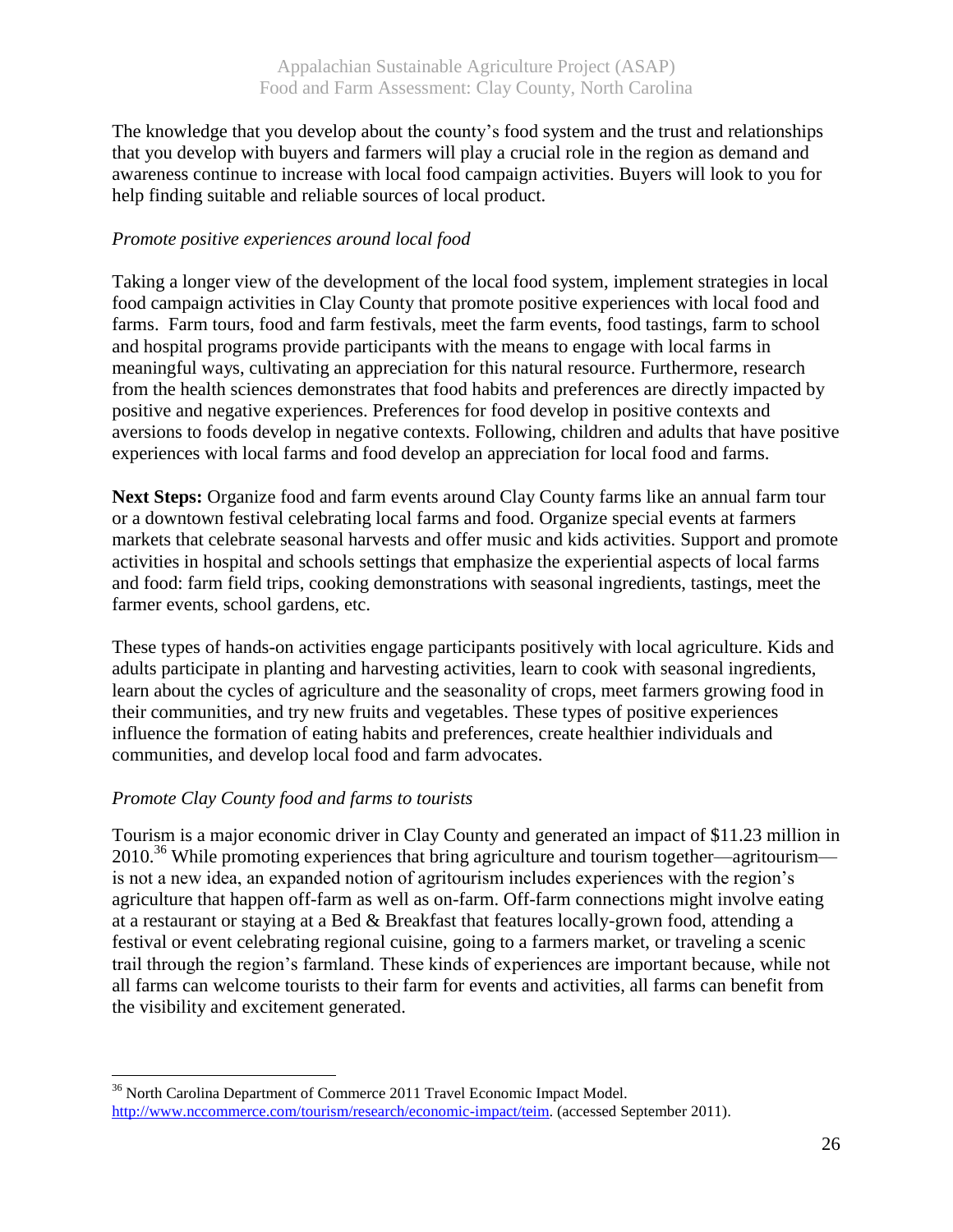| <b>List of Tables and Figures</b>                                                                                                                                                                                    | 3                |
|----------------------------------------------------------------------------------------------------------------------------------------------------------------------------------------------------------------------|------------------|
| <b>Introduction</b>                                                                                                                                                                                                  |                  |
| 1. The Clay County Food and Farm Economy                                                                                                                                                                             | 5                |
| <b>SECTION 1. Cash Receipts from Farming</b>                                                                                                                                                                         | 5                |
| 2. Trends in Farming and Farmland                                                                                                                                                                                    | 7                |
| <b>SECTION 1. Decline in Farms and Acres of Farmland</b><br>SECTION 2. Aging of the Farm Population<br>SECTION 3. The Tobacco Buyout and Related Shifts in Production<br>SECTION 4. Consolidation of the Food System | 7<br>8<br>9<br>9 |
| <b>3. Economic Considerations</b>                                                                                                                                                                                    | 10               |
| 4. Opportunities in the Local Market for Locally-Grown Food                                                                                                                                                          | 12               |
| <b>5. Consumer Food Spending and Consumption Figures</b>                                                                                                                                                             | 13               |
| <b>SECTION 1. Market Demographics</b><br><b>SECTION 2. Consumer Food Spending</b><br><b>SECTION 3. Consumption Figures</b>                                                                                           | 13<br>13<br>14   |
| <b>6. Clay County Consumer Preferences for Local</b>                                                                                                                                                                 | 17               |
| <b>7. Local Production</b>                                                                                                                                                                                           | 18               |
| SECTION 1. Summary of Local Market Potential for Locally-Grown Foods                                                                                                                                                 | 19               |
| 8. Bridging the Gap between Demand and Supply                                                                                                                                                                        | 21               |
| <b>SECTION 1. Recommendations</b>                                                                                                                                                                                    | 22               |
| Appendix A: Nonprofits and Farm Support Services for Farmers in WNC                                                                                                                                                  |                  |
| Appendix B: Clay County Report. A survey of consumer behavior and perceptions concerning<br>locally grown food                                                                                                       |                  |
| <b>Appendix C: Clay County Business Survey Summary</b>                                                                                                                                                               |                  |

# **TABLE OF CONTENTS**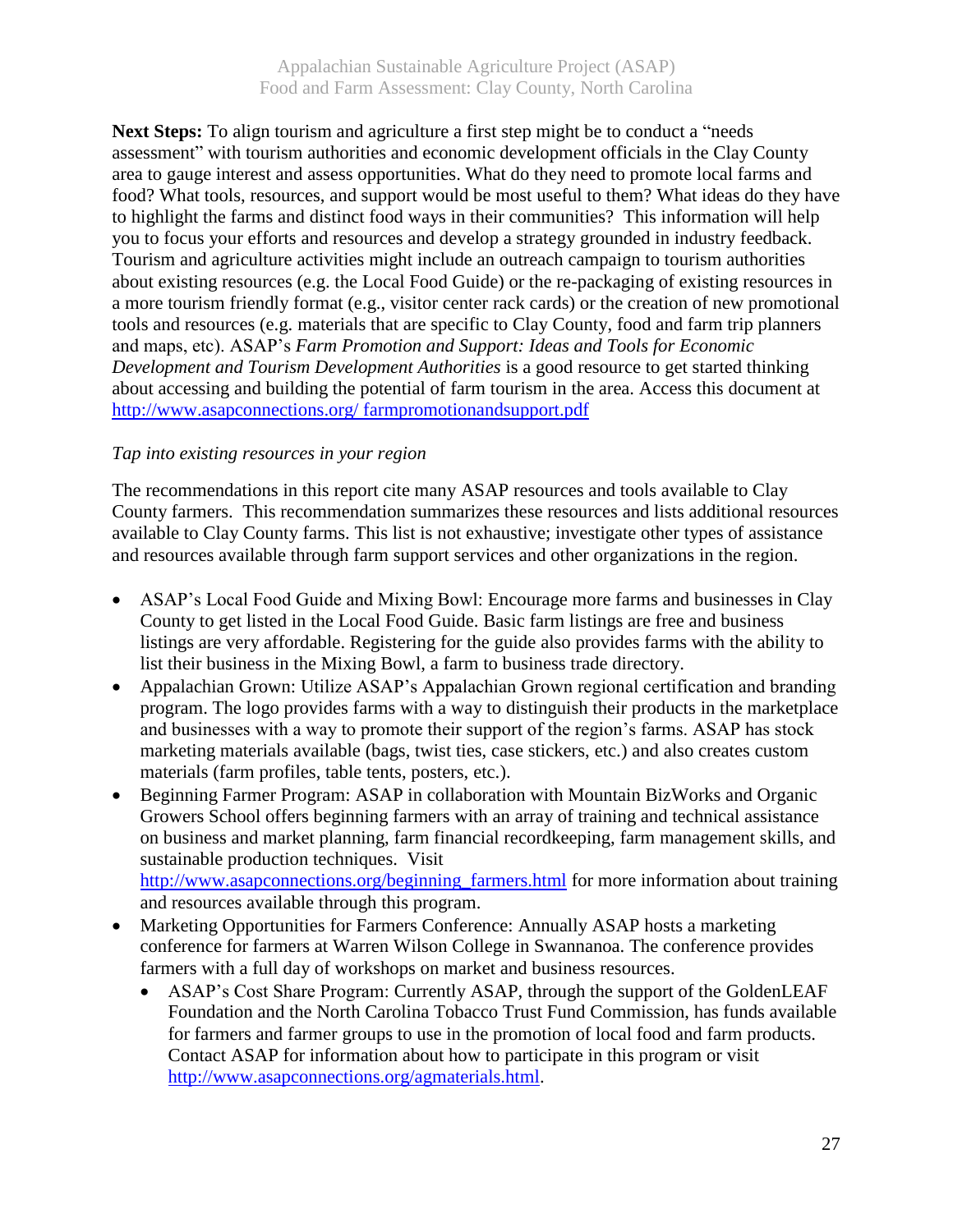# **List of Tables and Figures:**

#### Tables:

| Table 1: Number of Farms by Size in the Clay County, Four-county, and Six-county      |  |
|---------------------------------------------------------------------------------------|--|
|                                                                                       |  |
| Table 2: Market Value of Agricultural Products Sold for Clay County, Four-county, and |  |
|                                                                                       |  |
|                                                                                       |  |
|                                                                                       |  |
| Table 5: Comparison of Consumption and Production of Selected Fresh Fruits and        |  |
|                                                                                       |  |
| Table 6: Consumption of Selected Categories of Processed Fruits and Vegetables in the |  |
|                                                                                       |  |
| Table 7: Comparison of Consumption and Production in the Six-county Area of           |  |
|                                                                                       |  |
| Table 8: Consumption and Production of Dairy Products in the Six-county Area17        |  |
| Table 9: Dollar Share of Retail Produce Sales for Selected Fruits and Vegetable19     |  |
|                                                                                       |  |
|                                                                                       |  |

# Figures:

Figure 1: Farm Profitability in the Six-county Area (2007) Farm Dollars…………........10 Figure 2: Farm Profitability in the Six-county Area (2007) Number of Farms………….11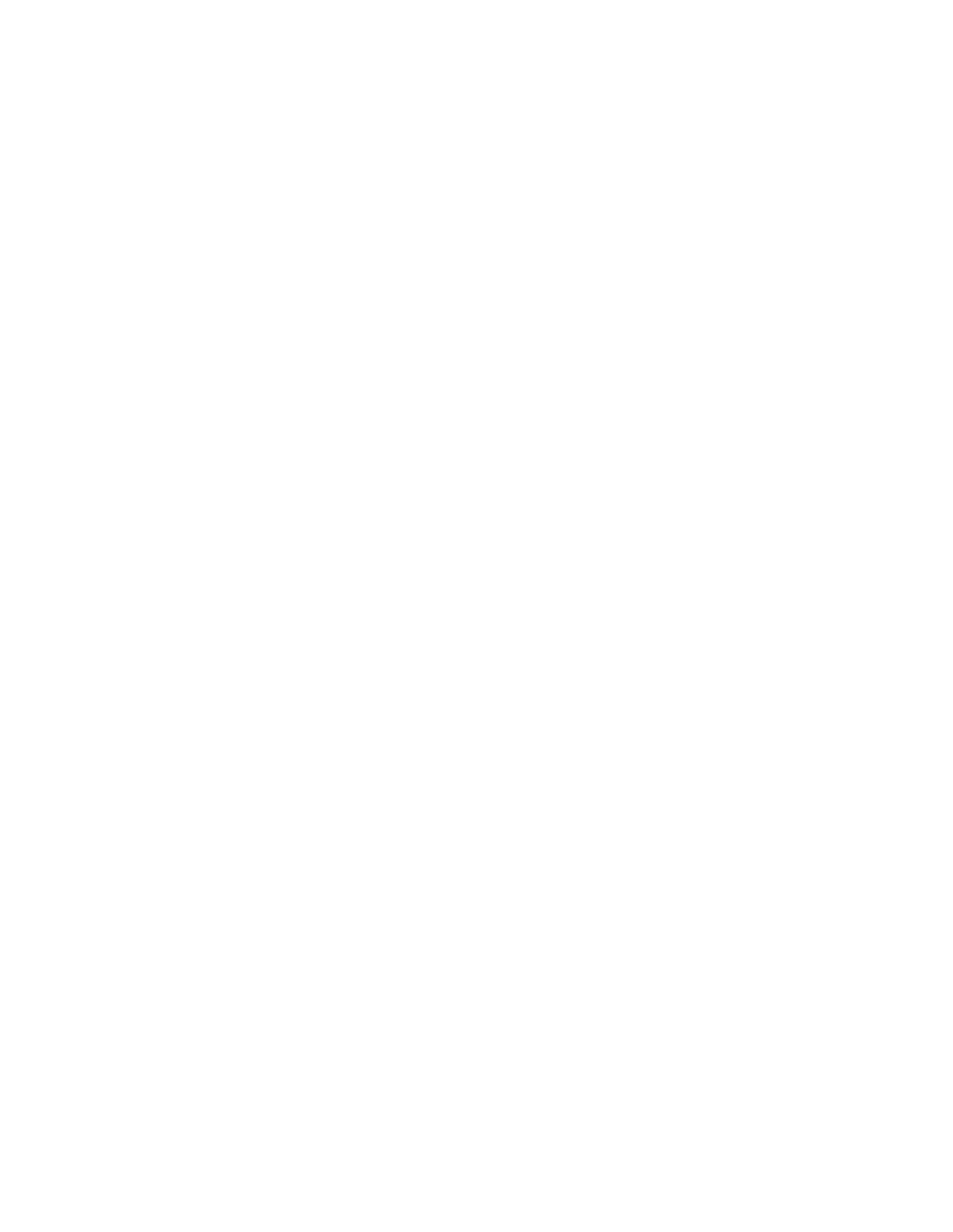#### **Introduction**

This report provides the results of research conducted by Appalachian Sustainable Agriculture Project (ASAP) for the Clay County Small Farms Initiative in Clay County, North Carolina. The purpose of the research is to: (1) explore what food and farm products are currently produced in the region; (2) examine how much of what is produced is also consumed in the region; (3) consider the potential impacts of increased purchasing of locally-produced food and farm products; and (4) identify points where investment of resources or other actions could support local farms and local food. This report presents a wide-ranging collection of information on the region's food and farm economy which can form the basis for future efforts to expand local markets for local farm products.

Report findings are based on the analysis of secondary data and published statistics from the USDA 2007 Census of Agriculture, the US Census Bureau, other relevant data sources, and on the results of surveys conducted by ASAP in 2011 with businesses and residents in Clay County and the region. The report summarizes agricultural statistics for Clay County, a four-county area that includes Clay and Cherokee in North Carolina and Towns and Union in Georgia, and a sixcounty area that includes the four-county area plus Macon and Graham counties in North Carolina. The two extended areas will be referred to in the remainder of the report as the fourcounty and six-county areas.

The first three chapters of the report focus on statistical data about farm and farmland trends in the region. Chapters four through seven discuss food consumption and production patterns for the area, as well as the potential economic impacts of localizing the regional food system. The last chapter of the report provides recommendations for Clay County for the purpose of facilitating the expansion of the local food system, as well as strategies for promoting local food to residents and visitors.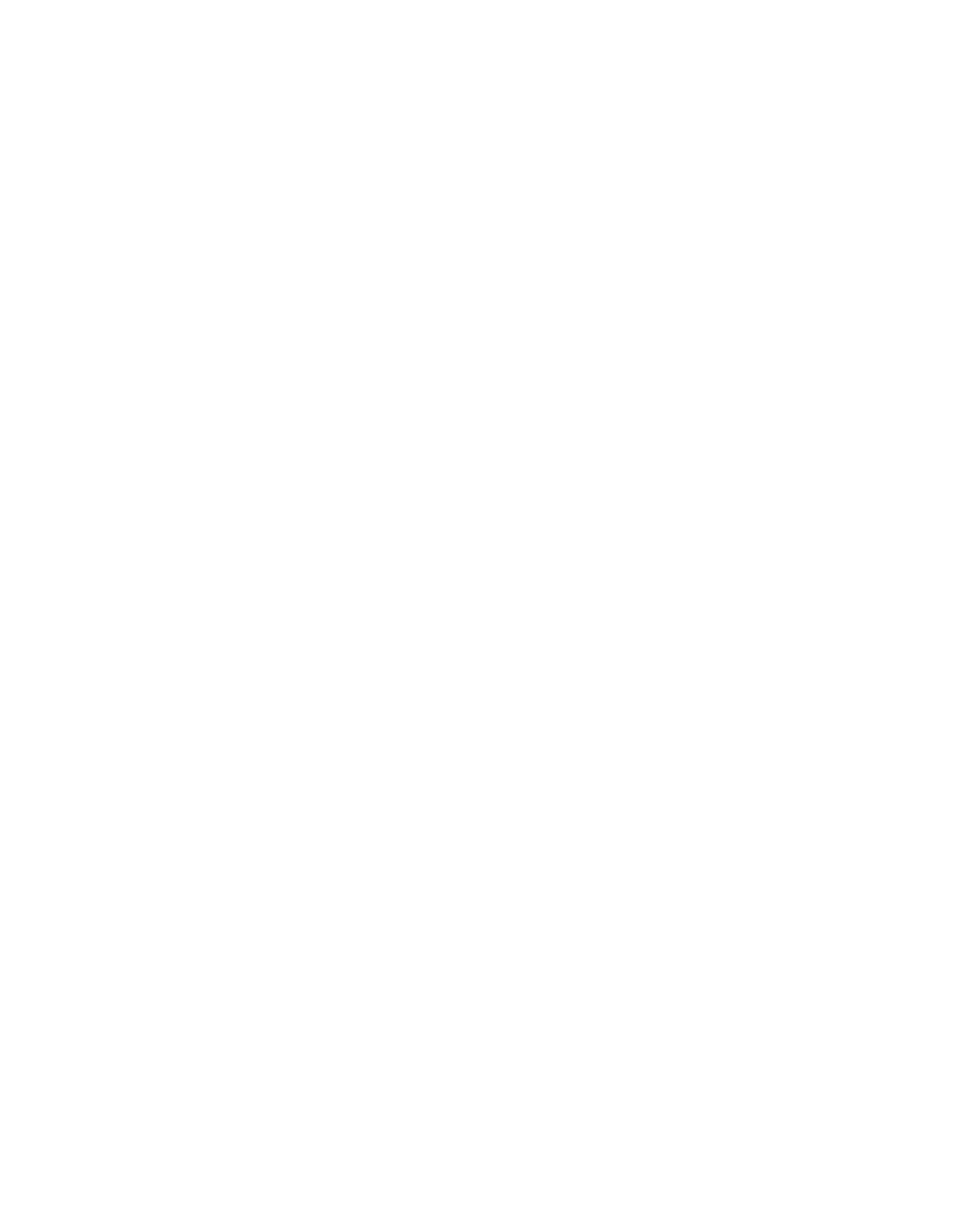## **1. The Clay County Food and Farm Economy**

Agriculture is the largest industry in North Carolina. The state ranks  $8<sup>th</sup>$  nationally in farm income with \$10.3 billion of farm products marketed in 2007, up 48% from  $2002<sup>1</sup>$ . A total of 52,913 farms were operating in the state in 2007 on nearly 8.5 million acres. The average farm size in North Carolina in 2007 was 160 acres, with the state's largest farms concentrated in the eastern part of the state.

Clay County is classified as a rural county of Western North Carolina and is home to 10,587 residents.<sup>2</sup> As of the 2007 USDA Census of Agriculture Clay County had 137 farms and a total of 9,660 acres of farmland, or 7% of the total land area of the county. Significantly, 80.4% of the land area in Clay County is national forest.<sup>3</sup> Therefore, of the 26,806 acres of non-forest land in the county, farmland represents 36%.

The average farm size in Clay County is 71 acres; the average for the four county region is the same at 71 acres. The six-county region average is slightly lower at 67 acres. Table 1 illustrates the size distribution of farms in Clay County, the four-county area, and the six-county area. For all three geographic regions, small farms between 10 and 49 acres are the most common. The majority of farms in the region are smaller than the North Carolina state average size of 160 acres, a fact attributable to the topography of the mountainous terrain which makes it difficult for most farms to expand to the scale attained by farmers in eastern North Carolina.

| Table 1. Number of Farms by size in Clay County, Four-county, and Six-county Areas, 2007 <sup>4</sup> |                    |                         |                        |  |  |
|-------------------------------------------------------------------------------------------------------|--------------------|-------------------------|------------------------|--|--|
| Size of farm (acres)                                                                                  | <b>Clay County</b> | <b>Four-county area</b> | <b>Six-county area</b> |  |  |
| 1 to 9 acres                                                                                          | 18                 | 79                      | 135                    |  |  |
| 10 to 49 acres                                                                                        | 67                 | 422                     | 676                    |  |  |
| 50 to 179 acres                                                                                       | 38                 | 241                     | 369                    |  |  |
| 180 to 499 acres                                                                                      | 12                 | 68                      | 100                    |  |  |
| 500 to 999 acres                                                                                      |                    |                         | 13                     |  |  |
| 1,000 acres or more                                                                                   |                    |                         |                        |  |  |
| <b>Total</b>                                                                                          | 137                |                         | 1.294                  |  |  |

Source: USDA Agricultural Census, 2007

#### Section 1. Cash Receipts from Farming

For 2007 total agricultural receipts reported for the six-county area were nearly \$33.6 million. Clay County receipts accounted for over \$1.1 million of this total. Table 2 provides a breakdown of selected farm products sold in 2007 for Clay County, the four-county area, and the six-county area.

 $\overline{a}$  $1$  The USDA Agricultural Census is conducted every five years. The most recently released data is from 2007. Throughout this report, data is from 2007 unless otherwise indicated.

<sup>&</sup>lt;sup>2</sup> Source: US Census Bureau Quickfacts (2009)[, http://quickfacts.census.gov/qfd/download\\_data.html](http://quickfacts.census.gov/qfd/download_data.html)

<sup>&</sup>lt;sup>3</sup> Source: Clay County Chamber of Commerce

 $4$  The acreage designated as "land in farms" consists primarily of agricultural land used for crops, pasture, or grazing. It also includes woodland and wasteland not actually under cultivation or used for pasture or grazing, provided it was part of the farm operator's total operation. Land in farms also includes idle cropland, cropland not harvested, and land in government conservation programs.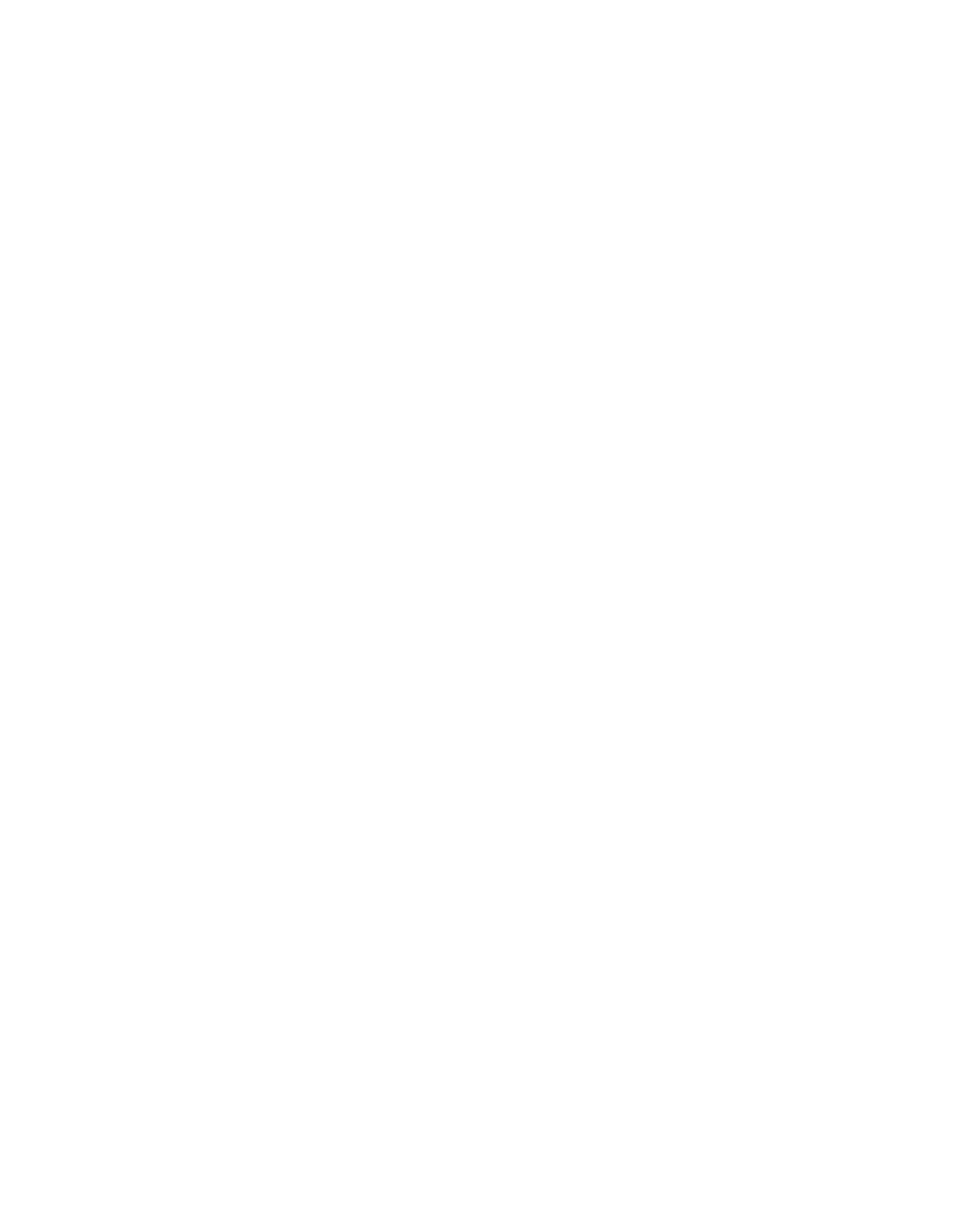| Table 2. Market Value of Agricultural Products Sold for Clay County, Four-county, |                          |                          |                   |  |  |
|-----------------------------------------------------------------------------------|--------------------------|--------------------------|-------------------|--|--|
| and Six-county Regions (2007)                                                     |                          |                          |                   |  |  |
| <b>Market Value of Agricultural</b>                                               | <b>Clay</b>              | Four-county <sup>5</sup> | <b>Six-county</b> |  |  |
| <b>Products Sold</b>                                                              | (\$1,000)                | (\$1,000)                | (\$1,000)         |  |  |
| Total value of agricultural products                                              |                          |                          |                   |  |  |
| sold                                                                              | 1,114                    | 26,575                   | 33,582            |  |  |
| Value of crops including nursery                                                  |                          |                          |                   |  |  |
| and greenhouse                                                                    | 431                      | 3,002                    | 5,470             |  |  |
| Value of livestock, poultry, and                                                  |                          |                          |                   |  |  |
| their products                                                                    | 683                      | 4,914                    | 9,453             |  |  |
| Value of agricultural products sold                                               |                          |                          |                   |  |  |
| directly to individuals for human                                                 |                          |                          |                   |  |  |
| consumption                                                                       | 25                       | 196                      | 431               |  |  |
| <b>Value by Group</b>                                                             |                          |                          |                   |  |  |
| Grains, oilseeds, dry beans, & dry                                                |                          |                          |                   |  |  |
| peas                                                                              | $(D)$ <sup>6</sup>       | 375                      | 375               |  |  |
| Tobacco                                                                           | (D)                      | (D)                      | (D)               |  |  |
| Cotton and cottonseed                                                             |                          | L,                       |                   |  |  |
| Vegetables, melons, potatoes, and                                                 |                          |                          |                   |  |  |
| sweet potatoes                                                                    | 139                      | 394                      | 956               |  |  |
| Fruits, tree nuts, and berries                                                    | (D)                      | 158                      | 158               |  |  |
| Nursery, greenhouse, floriculture,                                                |                          |                          |                   |  |  |
| and sod                                                                           | (D)                      | 1,536                    | 2,422             |  |  |
| Cut Christmas trees and short                                                     |                          |                          |                   |  |  |
| rotation woody crops                                                              |                          | 4                        | 602               |  |  |
| Other crops and hay                                                               | $\overline{132}$         | 790                      | 823               |  |  |
| Poultry and eggs                                                                  | $\overline{3}$           | 11,494                   | 11,519            |  |  |
| Cattle and calves                                                                 | 570                      | 1,260                    | 2,584             |  |  |
| Milk and other dairy products from                                                |                          |                          |                   |  |  |
| cows                                                                              |                          | 281                      | 335               |  |  |
| Hogs and pigs                                                                     |                          | (D)                      | 10                |  |  |
| Sheep, goats, and their products                                                  | $\overline{7}$           | 47                       | 110               |  |  |
| Horses, ponies, mules, burros, and                                                |                          |                          |                   |  |  |
| donkeys                                                                           | (D)                      | 90                       | 121               |  |  |
| Aquaculture                                                                       | $\overline{\phantom{0}}$ | (D)                      | 808               |  |  |
| Other animals and other animal                                                    |                          |                          |                   |  |  |
| products                                                                          | (D)                      | 74                       | 94                |  |  |

Source: USDA Census of Agriculture, 2007

 $\overline{a}$ 

While some of the data for specific products is not available, the table shows the predominance of livestock, poultry, and their products for the region. Cattle and calves accounted for the majority of this figure for each county except Graham, where aquaculture dominated. For Clay County, livestock production accounted for about 61% of all 2007 agricultural sales.

<sup>&</sup>lt;sup>5</sup> The USDA Census of Agriculture suppressed specific monetary data for Union County, GA regarding "Value of crops including nursery and greenhouse" and "Value of livestock, poultry, and their products." However the census does, provide the "Total value of agricultural products sold" for Union County. For this reason the "Value of crops" plus "Value of livestock" categories in the four-county and six-county sales do not add up to the "Total value of agricultural products sold."

 $\sigma$ <sup>6</sup>(D) indicates that specific data has been withheld by the USDA to avoid disclosing data for individual farms.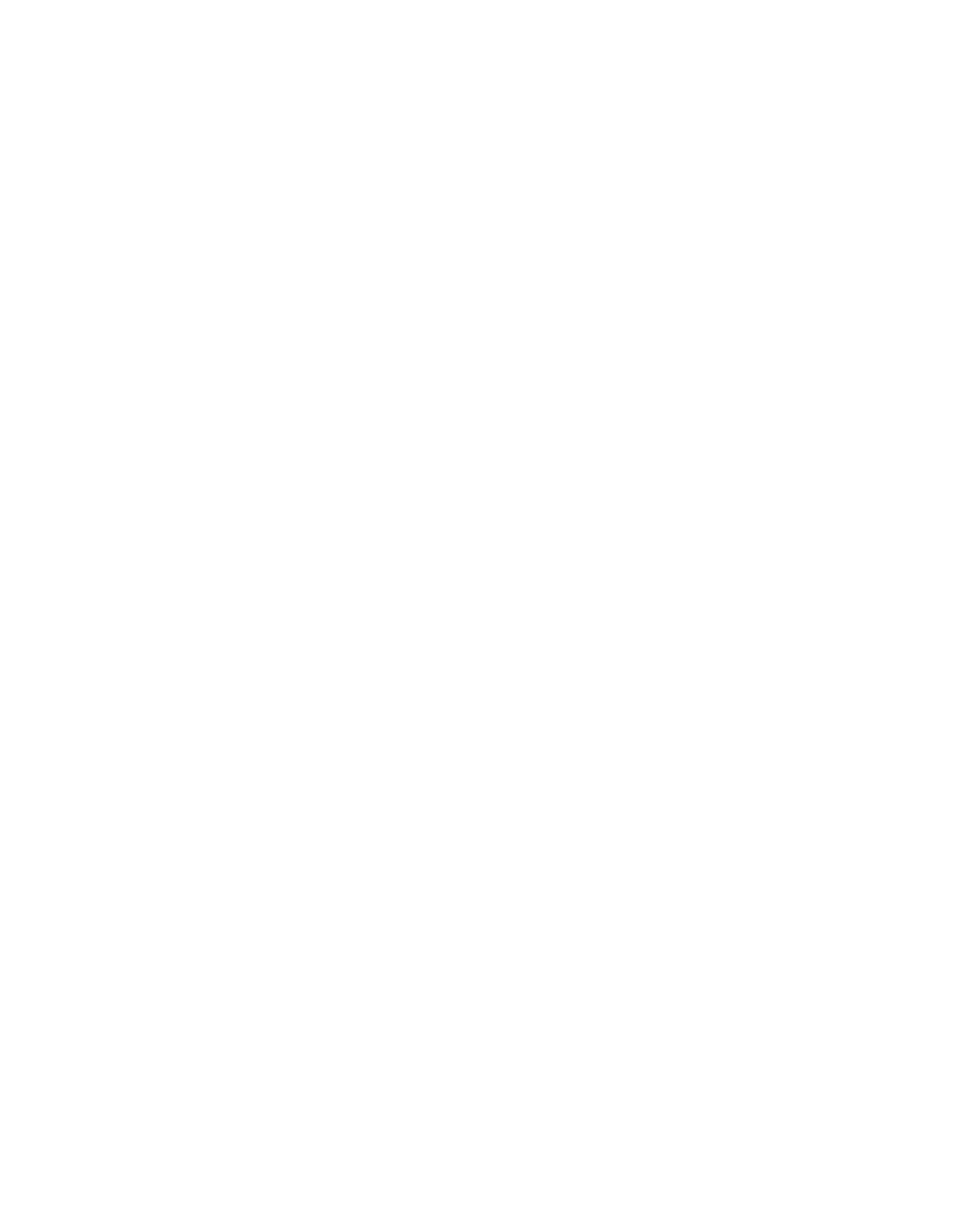Another important segment was vegetables, melons, and potatoes. In Clay County, vegetable products accounted for 32% of crop sales and 13% of total sales. Sales of these items grew significantly from 2002 to 2007, from \$46,000 to \$139,000.

Though not depicted in the table, Clay County experienced a steep decline in poultry and egg production from 2002 to 2007; sales dropped from \$85,000 to \$3,000.

## **2. Trends in Farming and Farmland**

Data from the preceding chapter provides a snapshot of the Clay County and surrounding area's farm economy. A more complete picture emerges when regional trends and their effect on production are examined.

#### Section 1. Decline in Farms and Acres of Farmland

Table 3 shows trends in farm numbers and farmland acreage in Clay County from 1992 to 2007. The total acreage of farms declined by nearly half (41%) over the 15 year period while the total number of farms diminished by 15%. The decline in numbers of farms began before 1992; from 1982 to 1992, the total number of farms in Clay County dropped from 220 to 161.<sup>7</sup> While the number of farms 50 acres or greater declined significantly (from 91 to 52, or -43% from 1992 to 2007), the number of farms under 50 acres increased (from 70 to 85, or +21% from 1992 to 2007). Commensurate with this trend, the average farm size in Clay County decreased steadily from 1997 to 2007.

| Table 3. Clay County Number of Farms and Acres of Farmland, 1992 – 2007<br>(% change rounded to nearest whole number) |        |        |                |       |                    |  |
|-----------------------------------------------------------------------------------------------------------------------|--------|--------|----------------|-------|--------------------|--|
|                                                                                                                       | 1992   | 1997   | 2002           | 2007  | % Change 1992-2007 |  |
| Farms                                                                                                                 | 161    | 166    | 168            | 137   | $-15%$             |  |
| Land in farms (acres)                                                                                                 | 16,405 | 18,288 | 13,434         | 9,660 | $-41%$             |  |
| Average size of farm (acres)                                                                                          | 102    | 110    | 80             | 71    | $-30\%$            |  |
|                                                                                                                       |        |        |                |       |                    |  |
| 1 to 9 acres                                                                                                          | 13     | 12     | 19             | 18    | $+39%$             |  |
| 10 to 49 acres                                                                                                        | 57     | 56     | 73             | 67    | $+18%$             |  |
| 50 to 179 acres                                                                                                       | 65     | 72     | 61             | 38    | $-42%$             |  |
| 180 to 499 acres                                                                                                      | 21     | 18     | 12             | 12    | $-43%$             |  |
| 500 to 999 acres                                                                                                      | 5      | 7      | $\overline{2}$ | 2     | $-60\%$            |  |
| 1,000 acres or more                                                                                                   | 8      |        |                | -     |                    |  |

Source: USDA Census of Agriculture, 2007, 2002, 1992

Table 4 shows trends in farm numbers and farmland acreage for the six-county region from 1992 to 2007. From 1992 to 1997 the six-county region experienced an overall *increase* in the number of farms (87 for an increase of 7.2%) but a *decrease* in farmland (16,340 acres for a decrease of 15.8%). Similar to the trend in Clay County, small farms experienced an increase in numbers with those less than 50 acres growing by 211 farms for a 35.2% increase. After showing an increase in numbers from 1992 to 2002, farms larger than 50 acres decreased to below 1992

 $\overline{a}$ 

<sup>7</sup> Mills, S, and S Bingham, 2010. *A Farmland Protection Plan for Clay County, North Carolina*.

<sup>&</sup>lt;sup>8</sup> This symbol is used by the USDA to represent zero.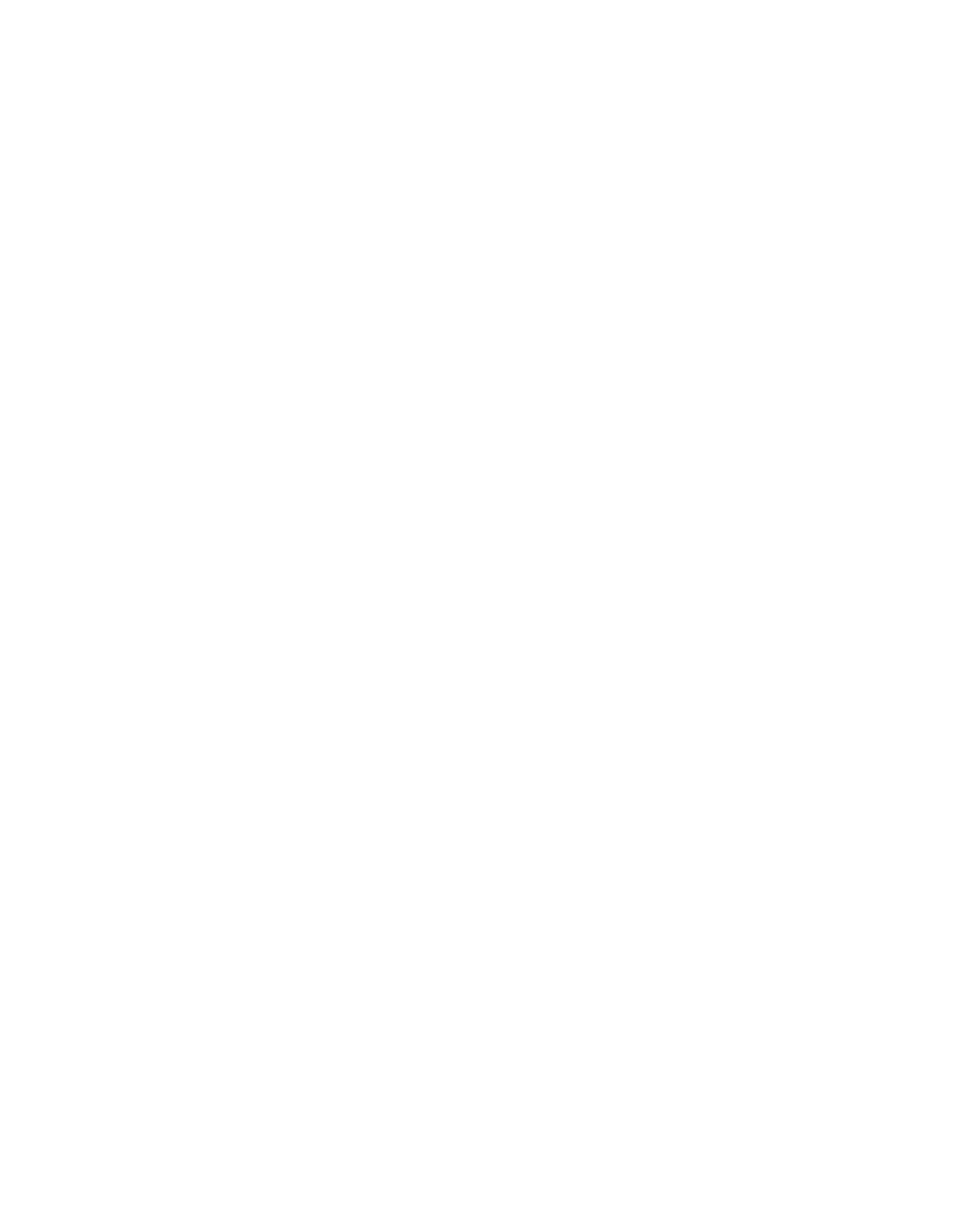levels by the year 2007. There was a 39.4% increase in farms over 50 acres from 1992 to 2002, but a decrease of 42.9% from 2002 to 2007. The overall decrease in farms 50 acres or larger from 1992 to 2007 was 20.4%.

Nationally the number of farms increased 3.6% from 2002 to 2007. The majority of this increase occurred in small farms. Farms in the 1 to 9 acre category increased nearly 30% while those 10 to 49 acres rose 10%. Though the total number of farms decreased in the six-county area, like the national trend there was a large increase in the number of farms under 50 acres (+35.2%).

| Table 4. Six-county Area Number of Farms and Acres of Farmland, 1992 – 2007 |        |         |         |                |          |  |  |  |
|-----------------------------------------------------------------------------|--------|---------|---------|----------------|----------|--|--|--|
| (% change rounded to nearest whole number)                                  |        |         |         |                |          |  |  |  |
| 1992<br>% Change 1992-2007<br>2002<br>1997<br>2007                          |        |         |         |                |          |  |  |  |
| Farms                                                                       | 1,294  | 921     | 1,415   | 1,207          | $+7.2%$  |  |  |  |
| Land in farms (acres)                                                       | 86,848 | 101,814 | 109,562 | 103,188        | $-15.8%$ |  |  |  |
| 72.5<br>Average size of farm (acres)<br>76.7<br>84.7<br>66.7                |        |         |         |                | $-21.3%$ |  |  |  |
|                                                                             |        |         |         |                |          |  |  |  |
| 1 to 9 acres                                                                | 135    | 103     | 139     | 117            | $+15.4%$ |  |  |  |
| <b>10 to 49 acres</b>                                                       | 676    | 448     | 631     | 483            | $+40%$   |  |  |  |
| 369<br>50 to 179 acres<br>564<br>441                                        |        |         |         |                | $-20.6%$ |  |  |  |
| 180 to 499 acres                                                            | 100    | 223     | 112     | 123            | $-18.7%$ |  |  |  |
| 500 to 999 acres                                                            | 13     | 51      | 18      | 17             | $-23.5%$ |  |  |  |
| 1,000 acres or more                                                         | 1      | 8       | 4       | $\overline{2}$ | $-50%$   |  |  |  |

Source: USDA Census of Agriculture, 2007, 2002, 1992

#### Section 2. Aging of the Farm Population

According to the USDA, the average age of farmers has increased every year since 1978. The average age of all U.S. farm operators has been greater than 50 years of age since at least the 1974 census. Between 2002 and 2007, the national average increased from 55.3 years of age to 57.1 years of age.<sup>9</sup> Farmers in Clay County are older on average than those across the country; the average age of Clay County farmers is 59.6, while the average farmer age for the four-county and six-county regions are 57.8 and 57.7, respectively.<sup>10</sup>

Definite relationships exist between age of farm operator and particular farm characteristics. For example, family farms typically have older farm operators than corporate farms, and farms in smaller income classes typically have older farm operators than larger income class farms.<sup>11</sup> With the concentration of family farms in the region, it is not surprising that the average operator age is greater than the national average.

Beginning in 2002, the USDA began gathering additional information about farm operator characteristics to help clarify issues related to the aging of the farm population, such as farm succession plans and the extent to which young farmers are replacing older farmers as they retire

 $\overline{a}$ 

<sup>9</sup> *Farmers by Age*, 2007 Census of Agriculture

<sup>&</sup>lt;sup>10</sup> Sources: 2007 Census of Agriculture, US Census Bureau Quickfacts (average ages)

<sup>&</sup>lt;sup>11</sup> What We Know About the Demographics of U.S. Farm Operators, 2005, National Agricultural Statistics Service, USDA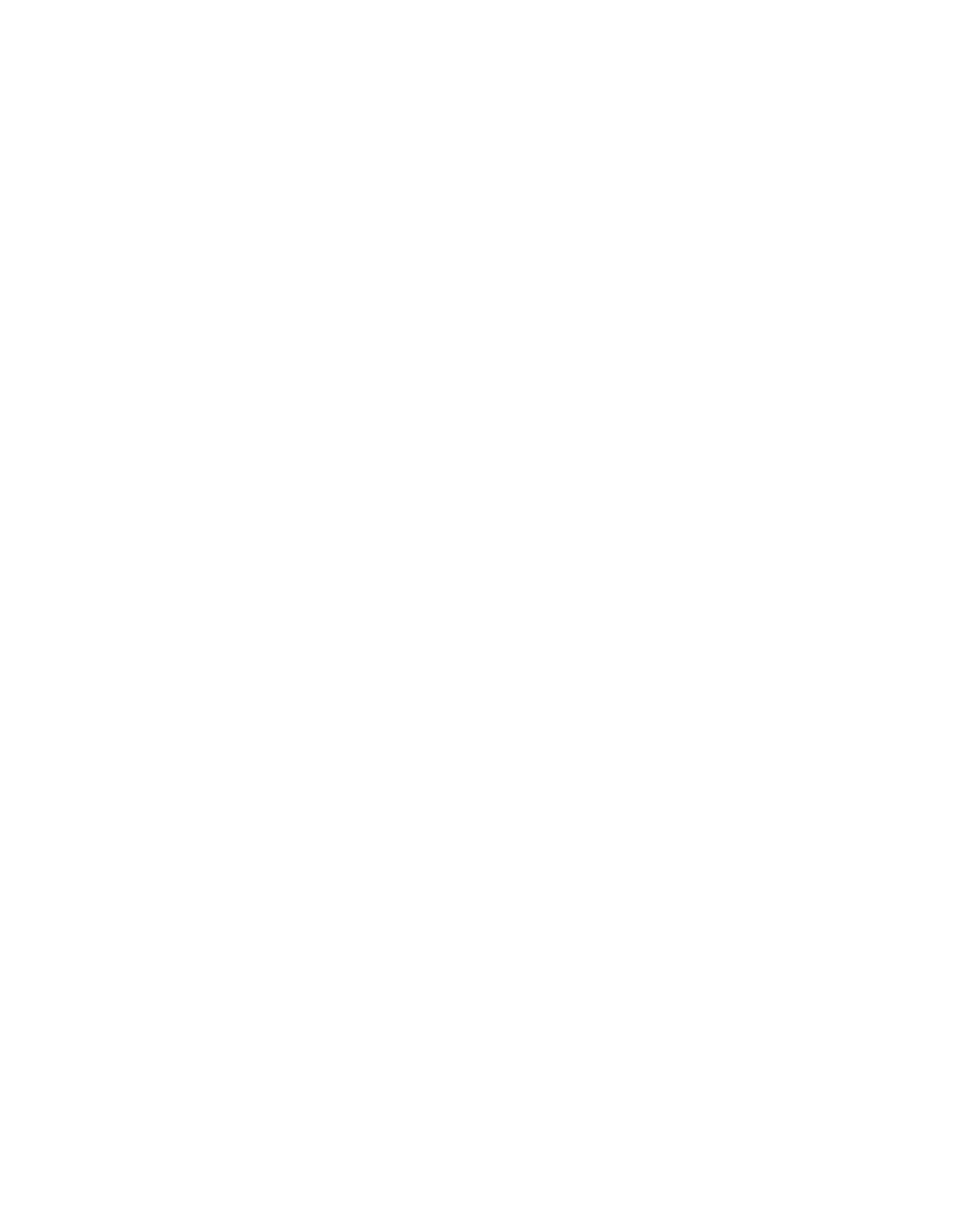from farming. The new data indicates that only about 9% of all farms nationwide have multiple operators from different generations working on their farms as farm operators, and the likelihood of having multiple operators is significantly lower for lower income class farms that predominate in this region.

A 2010 survey of Clay County landowners commissioned by the Clay County Farmland Preservation Committee found that 37% of respondents were age 70 or over.<sup>12</sup> In addition, the majority of responding landowners (71%) indicated that their land had been in family ownership for over 50 years, and less than half (46%) reported that they had a farm transition plan in place. These responses suggest that agriculture in Clay County is at a crucial turning point, where many farms are approaching transition.

# Section 3. The Tobacco Buyout and Related Shifts in Production

The single largest influence on the North Carolina farm economy in recent years is commonly referred to as the 2004 tobacco buyout. Effects of the changes in tobacco policy began in the mid-1990s as growers began anticipating the end of federal tobacco support. Quota cuts and falling prices during the 1990s also contributed to a changing landscape of tobacco production in the region.

The buyout refers to Fair and Equitable Transition Act passed by Congress on October 22, 2004. The legislation eliminated federal price support and supply control programs which had regulated tobacco production and marketing since the Great Depression era. It opened tobacco production to an unregulated, free market system beginning with the 2005 crop. Payments to growers and quota owners under the tobacco buyout were scheduled to take place over ten years, which means that the full effects of the buyout are still to be fully actualized.

For North Carolina, number one in the U.S. in the production of tobacco with 36% to 38% of total tobacco production, the full impact of the buyout will be dramatic. Some experts have estimated that as many as five out of six farmers growing tobacco will find another way to earn a living and that the majority of small-scale farms growing tobacco under the old system will no longer be viable in the tobacco market.<sup>13</sup>

The effects of the 2004 tobacco buyout are apparent in Clay County and the surrounding areas. Between 2002 and 2007, the number of farms growing tobacco fell drastically from 30 to 5 farms within Clay County and from 88 to 5 farms in the six-county area. With many regional farmers exiting tobacco production, there is a tremendous need and opportunity to shift farm production into different crops and markets.

# Section 4. Consolidation of the Food System

Over the past 50 years, concentration in the ownership and management of food production and marketing has dramatically restructured the agricultural and food industries in the U.S. and globally. Horizontal and vertical integration, mergers and acquisitions, and the use of supply

 $\overline{a}$ <sup>12</sup> Mills, S, and S Bingham, 2010. *A Farmland Protection Plan for Clay County, North Carolina*.

<sup>&</sup>lt;sup>13</sup> The Agricultural Reinvestment Report. 2006. Rural Advancement Foundation International-USA.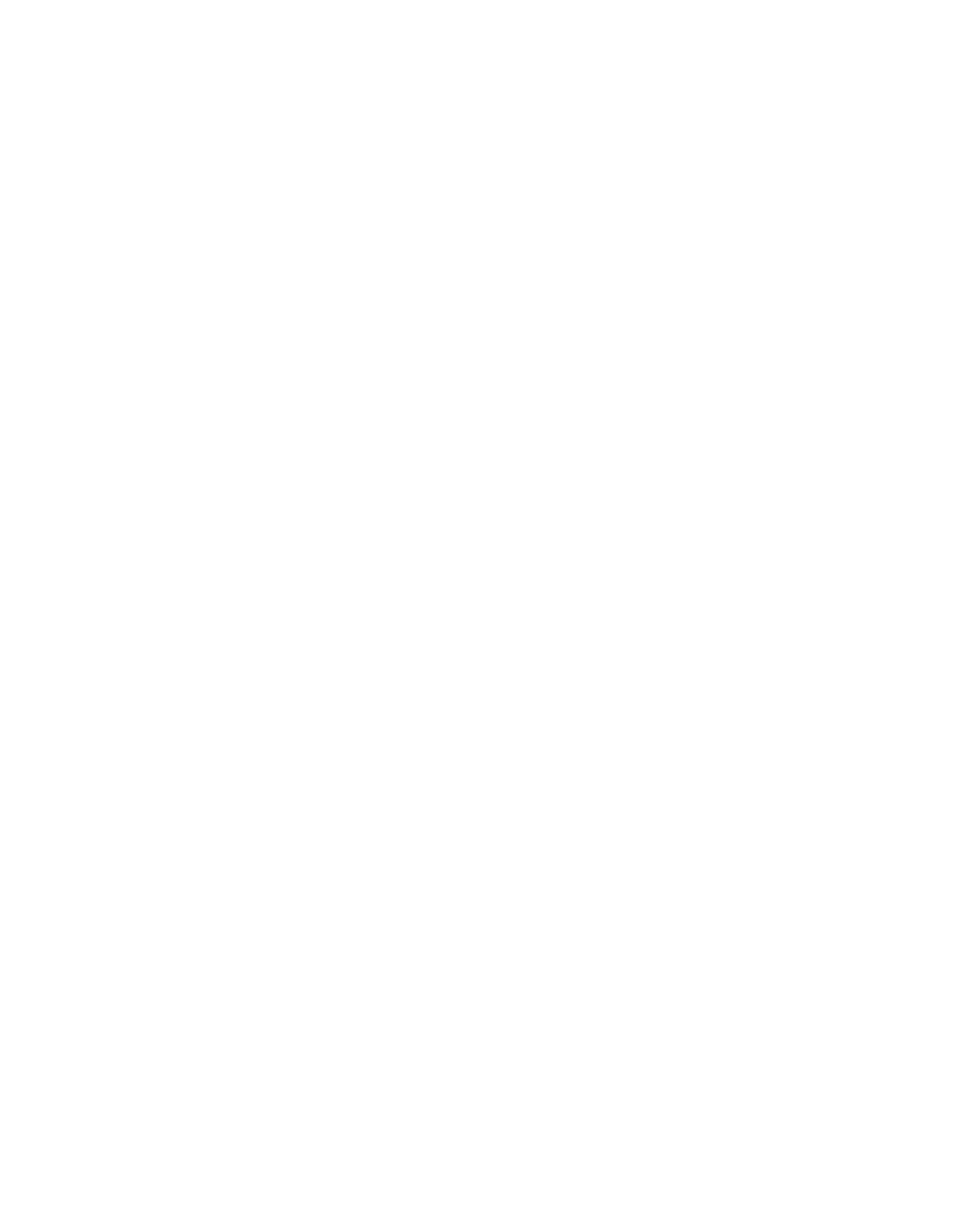chain management strategies are mechanisms by which change has occurred. The result is that fewer but larger companies have come to dominate each stage of production, processing, and distribution. Consolidation in retail and wholesale markets in particular makes it increasingly difficult for small farmers to maintain their market share. Despite these trends, significant opportunities exist for Clay County producers in local markets. Local markets present small producers, in particular, with increased market options, and they offer markets that are less vulnerable to global price fluctuations. High levels of consumer demand for locally grown food exist in the project region and interest by food retailers, wholesalers, and institutions in meeting consumer demand is increasing.

## **3. Economic Considerations**

An analysis of current farm profitability is necessary to determine the long-term viability of the region's farms. The USDA reports that the net cash farm income for farmers in the six-county area in 2007 was \$7,934,000 with farms earning an average of \$6,138. However these averaged figures are do not accurately represent the trends in farm profitability for the area. Figure 1 below is a graphic representation of the net profitability of farms in the six-county area. The trend across all counties in the region is the same; the average net profit earned by profitable farms (\$31,748) exceeds the average net loss of unprofitable farms (-\$8,257).



Figure 1: Farm Profitability in the Six-county Area (2007) Farm Dollars

There is a second important piece to the profitability profile. Figure 2 below is similar to Figure 1 in that it depicts farm profitability by county; however the focus of Figure 2 is the number of farms reporting net gains or net losses for the year 2007. For the six-county area, the total number of farms reporting net gains was 458. The total number of farms reporting net losses was 836.

Source: USDA Census of Agriculture, 2007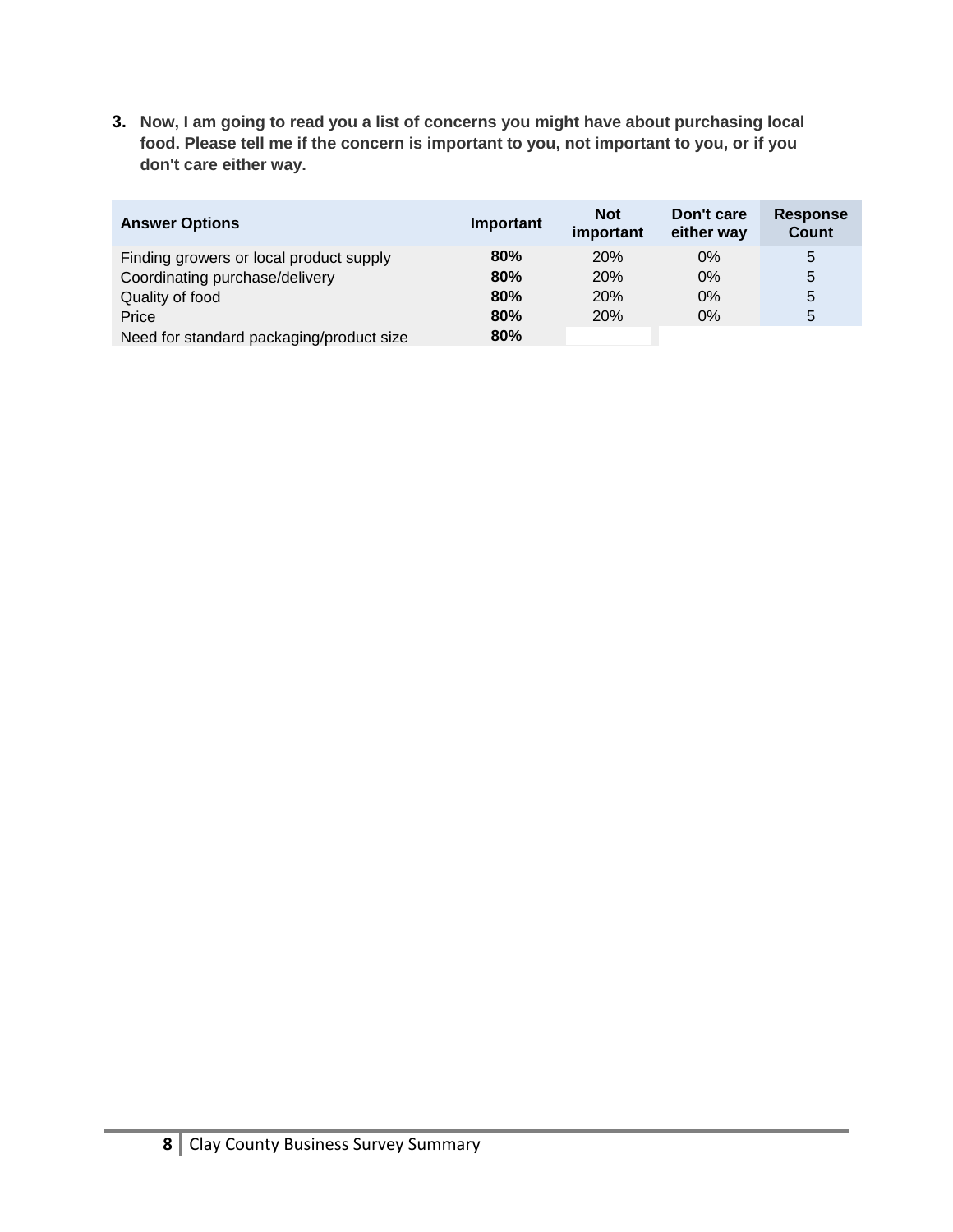

Figure 2: Farm Profitability in the Six-county Area (2007) Number of

Source: USDA Census of Agriculture, 2007

 $\overline{a}$ 

Therefore, while the profitable farms (from Figure 1) in the area reported high average gains and gave the region an overall positive production balance, a much larger number of individual farms lost money. It is not uncommon for small family farms to lose money. In fact, some small farms stay in farming for reasons other than profitability, such as continuing a family tradition or maintaining a rural lifestyle.<sup>14</sup> Long term sustainability of the farm sector, however, depends on improving the ability of regional farms to be profitable.

The ability of individual farms to earn a profit depends on their ability to increase total revenues and/or lower total costs. Revenue streams and costs of production vary substantially by product. Meat prices, for example, are much higher per pound than vegetable prices, but the costs of production are also much higher. Revenues are driven by prices, which are largely out of producers' control. One bright spot is in the rise in the popularity of local food and farm products which can provide an avenue for increased prices and lower production and distribution costs for farmers.

Decreasing the distance between the producer and the consumer has multiple benefits. Farmers have the potential to earn higher prices by selling directly to buyers – consumers or businesses – rather than to intermediaries, such as packers, wholesalers, and distributors. Whether or not that translates into higher profits depends on the extent to which transaction costs also increase. Transaction costs include everything from harvesting to packaging to marketing farm products and vary according to how or where products are sold.

The emphasis on expanding local markets for local farm products in this report is based on an underlying assumption that local markets can both increase the market value of farm products – by enabling farmers to earn a premium for locally-grown foods – and reduce total costs by shortening the transaction chain between farmers and end consumers.

<sup>14</sup> Robert A. Hoppe, P. Korb, E. O'Donoghue, D. Banker, *Structure and Finances of U.S. Farms: Family Farm Report, 2007 Edition.* June 2007. Economic Research Service, USDA.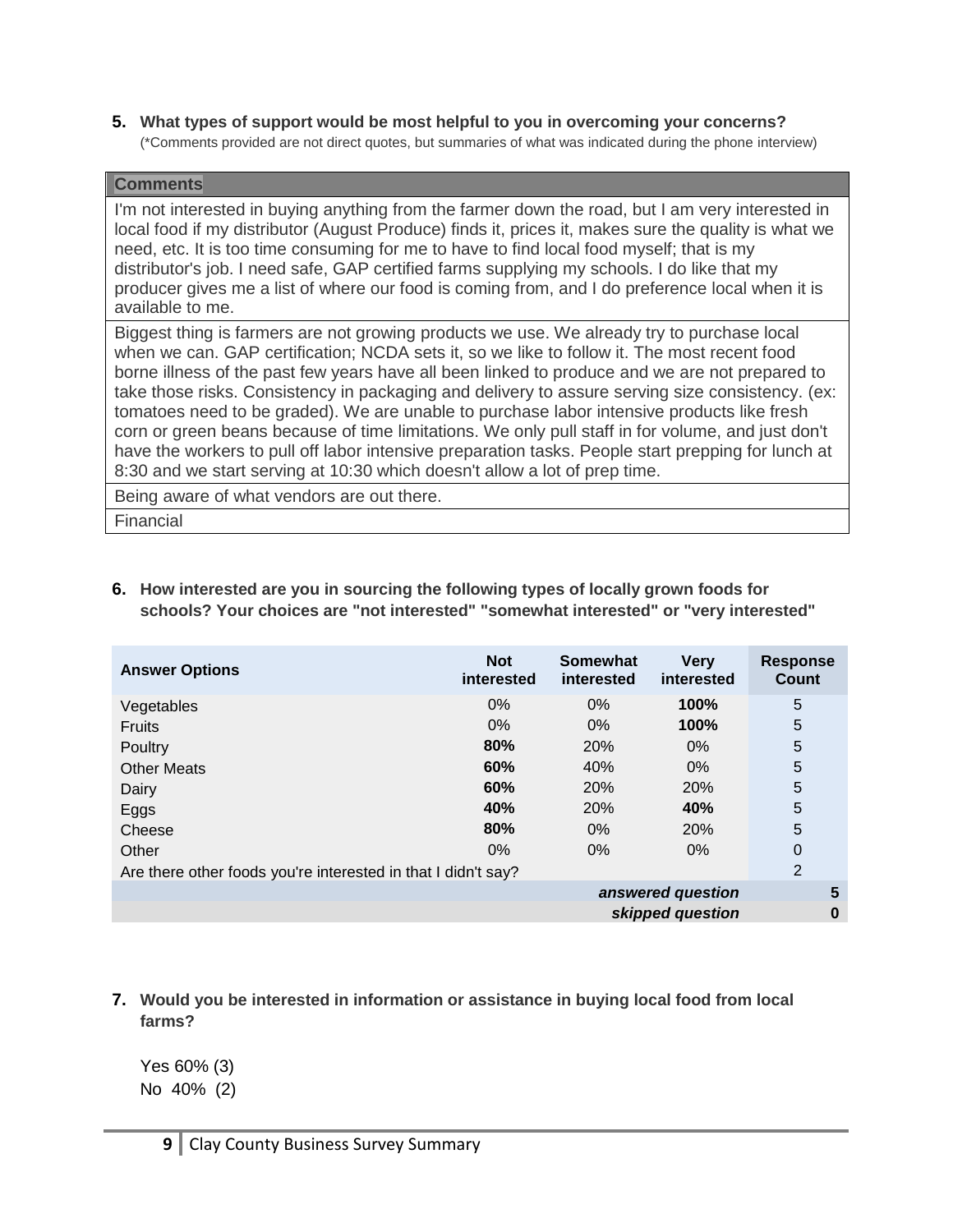# **4. Opportunities in the Local Market for Locally-Grown Foods**

Despite national trends toward consolidation, other national trends demonstrate opportunities for producers in local markets. Data released by the 2007 Agricultural Census shows nationally that direct food sales rose 49 percent to \$1.2 billion in 2007 from \$812 million in 2002. Census data also shows an increase in the number of farms, particularly small farms (those less than 50 acres), which reverses a decades-long trend. Both trends reflect the rapidly growing consumer interest in knowing who is growing their food. National market research by firms like the Hartman Group and JWT Advertising have identified "local" as one of the food attributes most highly valued by consumers nationwide. Experts have predicted that consumer demand will shift from organics to locally sourced food. The USDA has predicted that the market for locally grown food will reach \$7 billion in 2012.<sup>15</sup>

ASAP's 2007 study on the food and farming economy of the 23 counties of Western North Carolina quantified demand for locally grown fresh fruits and vegetables at that time to be \$36 million per year and as high as \$452 million for all locally grown foods. The results of a 2011 consumer survey commissioned by ASAP shows that for residents of Clay County, buying locally grown food is important because it greatly contributes to the local economy (92% of respondents) and helps support local farms (88% of respondents). For the majority of respondents, the availability of locally grown food is an important consideration when choosing a grocery store (75%) or a restaurant (60%). Furthermore, the research demonstrates the importance of labeling local food and place-based messaging that ties local food to local community: 52% of respondents stated that they would buy more locally grown food if it was labeled as local and 44% of respondents said that when local is more expensive it is worth the cost.

#### *Cost of Community Services (COCS) Studies*

The American Farmland Trust research division conducts fiscal analyses that focus on the way different types of land use affect local government taxation and spending. Nearly 20 years of data show that residential development is a fiscal net loss for communities (traffic congestion, water and air pollution, increase in demand for costly public services). Farmland on the other hand often generates a fiscal surplus that helps offset the deficit created by residential demand for public services.

There is a common misconception among local development planners that open land should be developed for its "highest and best use," that agricultural lands receive unfair tax breaks, and that residential development will lower property taxes by increasing the tax base. Results from COCS studies show that, based on cost per dollar of revenue raised to provide public services to different land uses, commercial and industrial development are the least costly form of development (median cost per dollar: \$0.29) followed closely by working and open land (median cost per dollar \$0.35). Residential development comes in at a distant third (median cost per dollar \$1.16). In other words, when considering development plans, planning departments should note that preserving farmland and open space is often a profitable strategy in the long run. For more information visit http://www.farmland.org/

The research demonstrates high levels of demand for

local food exist and interest by food retailers and wholesalers in meeting consumer demand is increasing.

 $\overline{a}$ <sup>15</sup> USDA (May 24, 2011), *New USDA Rule Encourages the Purchase of Local Agricultural Products for Critical Nutrition Assistance Programs.* News Release No. 0180.11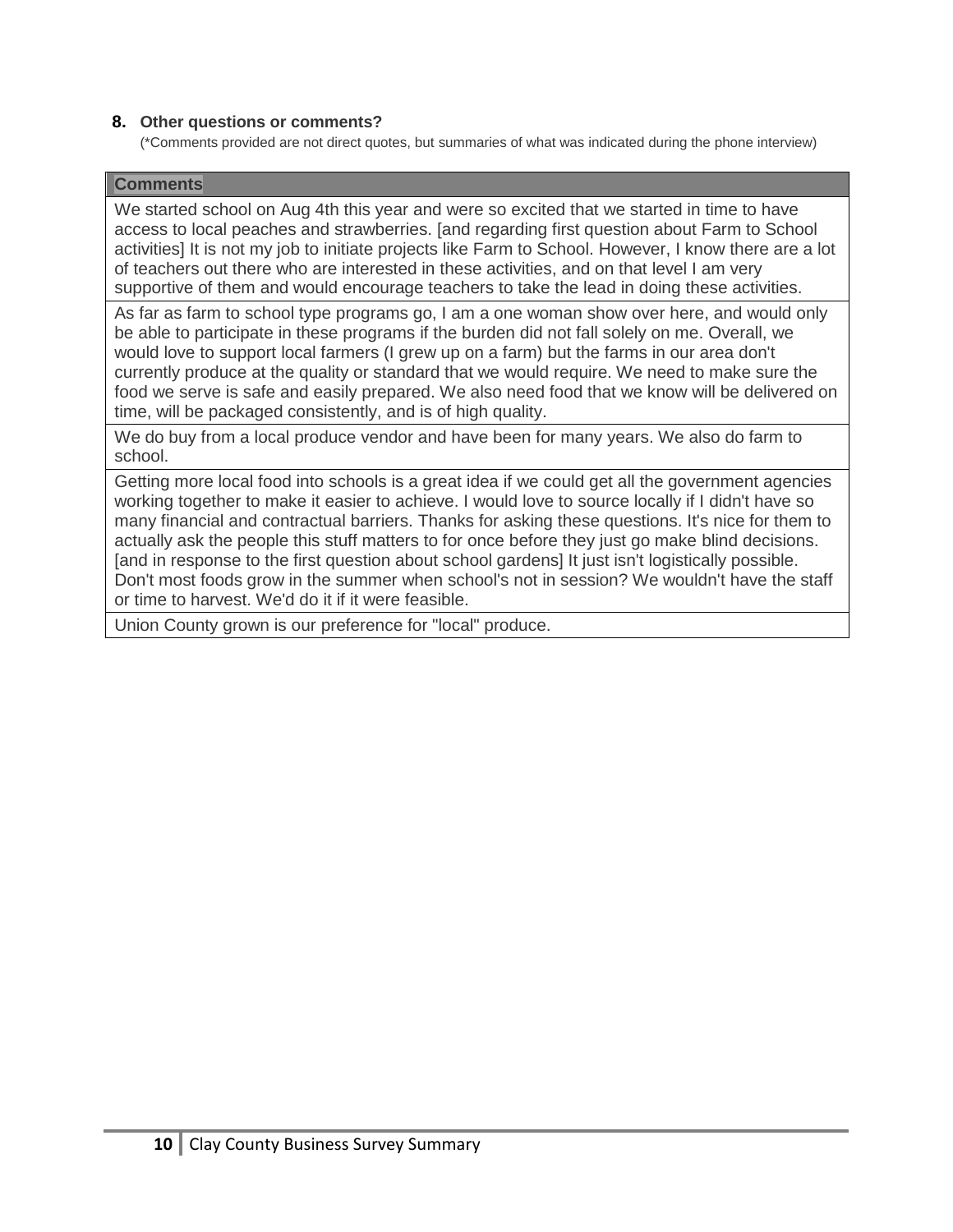## **5. Consumer Food Spending and Consumption Figures**

The following sections examine demographic and consumption statistics in four nearby urban areas as a first step in assessing the feasibility of marketing Clay County-grown products to those areas. The following measures pertain to the central counties of the Asheville<sup>16</sup>, Atlanta<sup>17</sup>, Chattanooga,<sup>18</sup> and Greenville<sup>19</sup> Metropolitan Statistical Areas (MSA).<sup>20</sup>

#### Section 1. Market Demographics

- $\triangleright$  With a population of 4,914,000 in 2009, Atlanta is the fifth largest city in the southeastern US. Greenville, Chattanooga, and Asheville are midsize cities, with 2009 populations of 570,000, 466,000, and 392,000, respectively.<sup>21</sup>
- The per capita personal income for Atlanta in 2007 was \$38,900; for Chattanooga, \$34,000; for Greenville,  $$33,300$ ; for Asheville,  $$32,800.<sup>22</sup>$
- $\triangleright$  In 2009, 84.8% of Atlanta residents 25 years old and older had completed high school, compared to 81.6% of Asheville residents, 78.3% of Greenville residents, and 78.1% of Chattanooga residents. In Atlanta, 32.9% of residents had attained a bachelor's degree or higher, compared to 24.7% of Greenville residents, 23.6% of Asheville residents, and 20.6% of Chattanooga residents.<sup>23</sup>

#### Section 2. Consumer Food Spending

Based on 2007 consumption estimates, the residents of the six-county area including Clay County spent over \$271.5 million on food in 2009, while residents of Asheville spent nearly \$1 billion, residents of Chattanooga and Greenville each over \$1.1 billion, and residents of Atlanta  $$11.7$  billion.<sup>24</sup> Regional estimates indicate that the average household in the southern US spends 59% of total food expenditures on food consumed at home, and the remaining 41% on food consumed away from home. This means that Atlanta residents, for example, spent a total of \$6.8 billion on groceries and over \$4.8 billion on food consumed in other places in 2009, while Chattanooga and Greenville each spent about \$721 million on groceries and \$510 million on food consumed away from home.<sup>25</sup>

 $\overline{a}$ 

<sup>&</sup>lt;sup>16</sup> Comprising Buncombe, Haywood and Henderson counties in NC.

<sup>&</sup>lt;sup>17</sup> Comprising Cherokee, Clayton, Cobb, Coweta, DeKalb, Douglas, Fayette, Forsyth, Fulton, Gwinnett, Henry, Newton, Paulding, Rockdale, and Spalding counties in GA.

<sup>&</sup>lt;sup>18</sup> Comprising Hamilton county in TN and Catoosa and Walker counties in GA.

<sup>&</sup>lt;sup>19</sup> Comprising Greenville and Pickens counties in SC.

 $20$  MSA central counties are defined by the US Census Bureau as counties that (a) have at least 50 percent of their population in urban areas of at least 10,000 population; or (b) have within their boundaries a population of at least 5,000 located in a single urban area of at least 10,000 population.

<sup>&</sup>lt;sup>21</sup> Source: US Census Bureau Quickfacts (2009)[, http://quickfacts.census.gov/qfd/download\\_data.html](http://quickfacts.census.gov/qfd/download_data.html)

<sup>&</sup>lt;sup>22</sup> Source: US Census Bureau Quickfacts, [http://quickfacts.census.gov/qfd/download\\_data.html](http://quickfacts.census.gov/qfd/download_data.html)

<sup>&</sup>lt;sup>23</sup> Source: US Census Bureau American Factfinder,<http://factfinder.census.gov/>

<sup>&</sup>lt;sup>24</sup> Bureau of Labor Statistics Table 33. Southern region by income before taxes: Average annual expenditures and characteristics, Consumer Expenditure Survey, 2008-2009.

 $^{25}$  A little less than three quarters of all away-from-home food spending typically occurs in restaurants.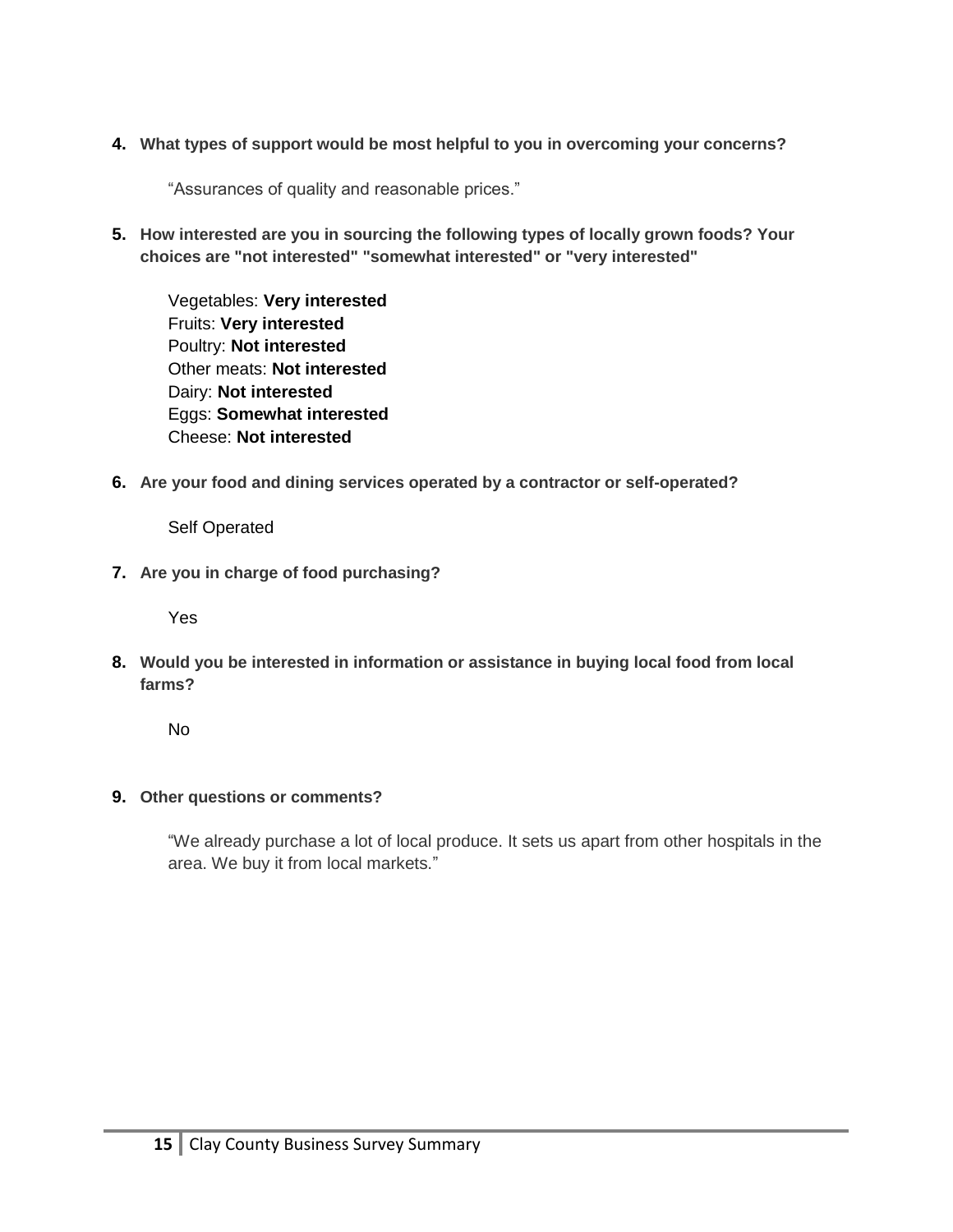Tourists visiting the area also spend a significant amount on food. In 2009, visitors to the four counties in North Carolina (Clay, Cherokee, Macon, Graham) spent \$38.7 million on food, drink, and meals.<sup>26</sup> Restaurant sales to tourists in the same four counties were estimated at over \$32.1 million.<sup>27</sup>

#### Section 3. Consumption Figures

 $\overline{a}$ 

The market potential for locally grown foods in the large metropolitan areas near Clay County is immense. However, in considering production and consumption of fresh produce, meats, and dairy products, this report focuses on the six-county region. This area represents a more realistic target market for Clay County producers. *Fruits and Vegetables*

Table 5 shows consumption estimates for 42 different fresh fruits and vegetables that can be grown in the six-county area. Column 1 in the table shows the amount of each product that is consumed in the six-county area. Column 2 shows acreage needed to grow those amounts, and Column 3 shows how many acres were devoted to growing the crops in the six-county area in 2007. County-level production acreage data is inexact. In some cases, the USDA suppresses county-level data; for example, when production is limited or only one or two farms report growing a particular crop. In other cases reported acreage may be higher than actual acreage because of formulas used by the USDA to create county profiles that are based on limited information. All estimates should be viewed in this context.

Even with incomplete data, what is clear from Table 5 is that there is significantly more demand (consumption) than supply for nearly every type of fresh fruit and vegetable grown in the region. Achieving a level of supply equal to the level of consumption in this region (i.e., matching Column 3 with Column 2) is not realistic because it assumes year-round production of fresh fruits and vegetables. Rather, there is some point between Columns 2 and 3 that represents a practical target for local production in a strong local food system.

 $26$  Calculated by multiplying the average percentage of total expenditures that tourists to the six-county area spend on food, drink and meals by total tourist expenditures in the six-county area (sources: Evans, Davé, Stoddard, Ha, "Measurement of the Economic Vitality of the Blue Ridge National Heritage Area," available online: <http://www.blueridgeheritage.com/sites/default/files/images/PDFs/Research/BRNHAVisitorSurvey2005.pdf> ; North Carolina Department of Commerce, "The 2009 Economic Impact of Travel on North Carolina Counties," available online: [http://www.nccommerce.com/\)](http://www.nccommerce.com/)

<sup>&</sup>lt;sup>27</sup> The National Restaurant Association indicates that 35% of all restaurant sales nationally are made to tourists. Therefore restaurant sales to tourists can be estimated by taking 35% of all restaurant sales in the six-county area (source: 2009 Survey of Buying Power, [http://www.surveyofbuyingpower.com\)](http://www.surveyofbuyingpower.com/)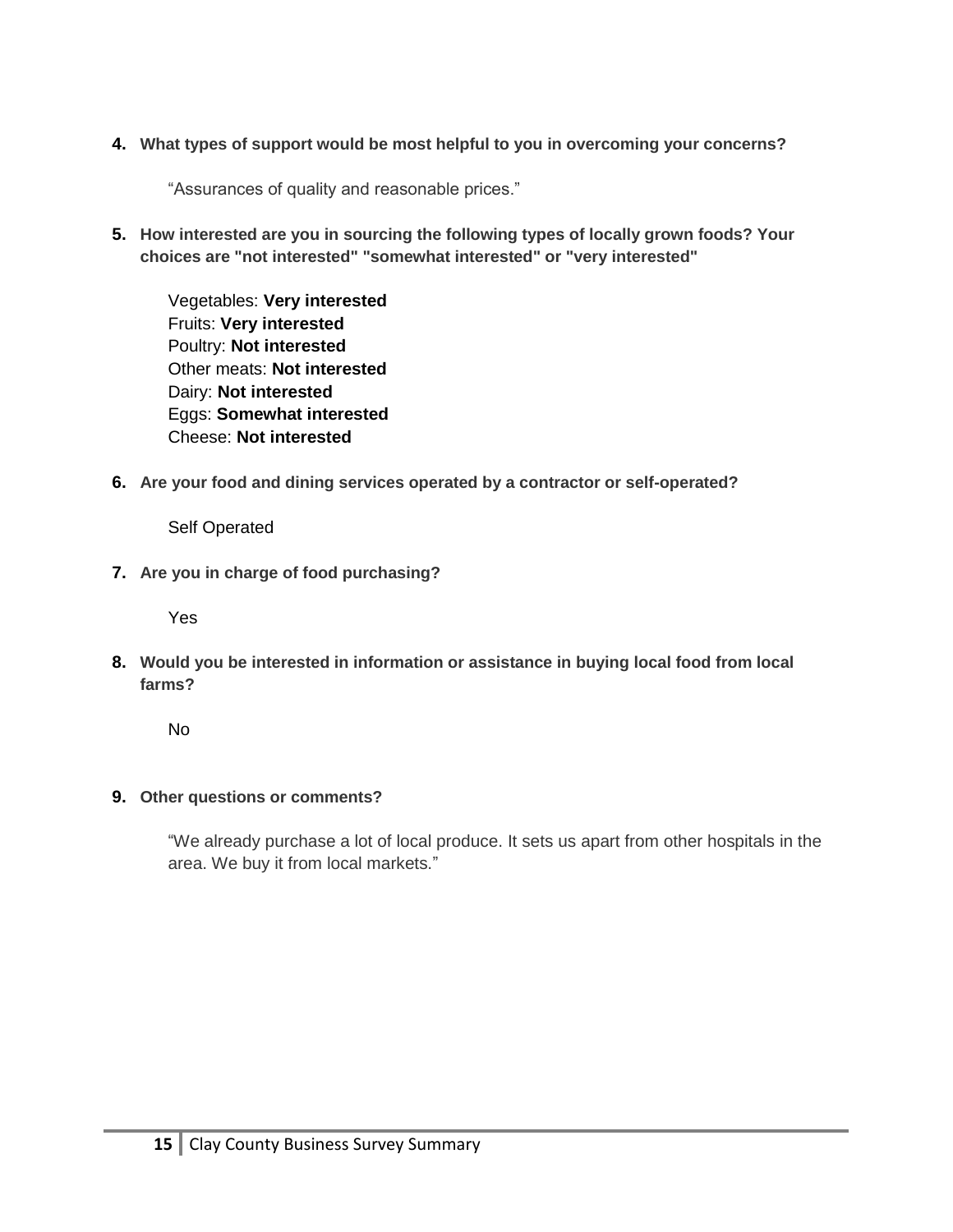Appalachian Sustainable Agriculture Project (ASAP) Food and Farm Assessment: Clay County, North Carolina

| Table 5: Comparison of Consumption and Production of Selected Fresh Fruits and Vegetables that can<br>be Grown in Six-county Area <sup>28</sup> |                         |                             |                                |  |  |  |
|-------------------------------------------------------------------------------------------------------------------------------------------------|-------------------------|-----------------------------|--------------------------------|--|--|--|
|                                                                                                                                                 | <b>Column 1: Pounds</b> | <b>Column 2: Acres need</b> | <b>Column 3: Acres devoted</b> |  |  |  |
|                                                                                                                                                 | consumed in six-county  | to produce that amount      | to the crop in six-county      |  |  |  |
| Apples                                                                                                                                          | 1,821,405               | 90                          | 53                             |  |  |  |
| <b>Berries</b>                                                                                                                                  | 59,700                  | 6                           | 40                             |  |  |  |
| Cantaloupe                                                                                                                                      | 1,000,252               | 100                         | 12                             |  |  |  |
| Cherries                                                                                                                                        | 112,641                 | $^{29}$                     | (D)                            |  |  |  |
| Grapes                                                                                                                                          | 960,828                 | 110                         | 13                             |  |  |  |
| Melons                                                                                                                                          | 185,858                 | 20                          | $\overline{\phantom{a}}$       |  |  |  |
| Peaches                                                                                                                                         | 571,090                 | 60                          | $\mathbf{1}$                   |  |  |  |
| Pears                                                                                                                                           | 351,440                 | $\overline{\phantom{a}}$    | $\overline{(Z)^{30}}$          |  |  |  |
| Plums                                                                                                                                           | 103,630                 | $\overline{\phantom{a}}$    | (D)                            |  |  |  |
| Strawberries                                                                                                                                    | 726,534                 | 50                          | 13                             |  |  |  |
| Watermelon                                                                                                                                      | 1,740,303               | 70                          | 5                              |  |  |  |
| Asparagus                                                                                                                                       | 132,916                 | 60                          | (D)                            |  |  |  |
| Beans                                                                                                                                           | 239,925                 | 40                          | 36                             |  |  |  |
| <b>Broccoli</b>                                                                                                                                 | 669,088                 | 100                         | $\overline{\phantom{a}}$       |  |  |  |
| Cabbage                                                                                                                                         | 922,530                 | 30                          | (D)                            |  |  |  |
| Carrots                                                                                                                                         | 909,013                 | 40                          | $\qquad \qquad \blacksquare$   |  |  |  |
| Cauliflower                                                                                                                                     | 176,846                 | 30                          | $\overline{\phantom{a}}$       |  |  |  |
| Celery                                                                                                                                          | 701,753                 | 20                          | $\blacksquare$                 |  |  |  |
| Corn (Sweet)                                                                                                                                    | 1,037,424               | 180                         | 74                             |  |  |  |
| Cucumbers                                                                                                                                       | 759,200                 | 50                          | 9                              |  |  |  |
| Eggplant                                                                                                                                        | 96,871                  | $\overline{4}$              | $\overline{\phantom{0}}$       |  |  |  |
| Garlic                                                                                                                                          | 312,016                 | 90                          | $\overline{\phantom{0}}$       |  |  |  |
| Greens                                                                                                                                          | 155,445                 |                             | (D)                            |  |  |  |
| Mushrooms                                                                                                                                       | 274,844                 | $\mathbf{1}$                | (D)                            |  |  |  |
| Onion                                                                                                                                           | 2,162,707               | 70                          | $\overline{\phantom{a}}$       |  |  |  |
| Lettuce (Leaf +                                                                                                                                 |                         |                             |                                |  |  |  |
| Head)                                                                                                                                           | 3,151,695               | 130                         |                                |  |  |  |
| Peas                                                                                                                                            |                         |                             | (Z)                            |  |  |  |
| Peppers (Bell)                                                                                                                                  | 1,109,514               | 100                         | 12                             |  |  |  |
| Potatoes                                                                                                                                        | 4,133,925               | 260                         | 45                             |  |  |  |
| Pumpkins                                                                                                                                        | 549,688                 | 30                          | 5                              |  |  |  |
| Radishes                                                                                                                                        | 58,573                  | 10                          | ÷,                             |  |  |  |
| Spinach                                                                                                                                         | 182,478                 | 20                          | $\overline{\phantom{a}}$       |  |  |  |
| Squash                                                                                                                                          | 469,713                 | 20                          | 82                             |  |  |  |
| <b>Sweet Potatoes</b>                                                                                                                           | 566,584                 | 40                          | (D)                            |  |  |  |
| Tomatoes                                                                                                                                        | 2,083,859               | 80                          | 37                             |  |  |  |

Source: [Column 1] ERS/USDA Data Food Availability (Per Capita) Data System: Food Guide Pyramid (2010); [Column 2 and 3] USDA Census of Agriculture, 2007.

 $\overline{a}$ 

 $28$  Table 5 represents a selection of fruits and vegetables grown in the region. While there are other types of fruits and vegetables produced in the region, specific data is unavailable (ex: nectarines, beets, leeks, sprouts, herbs, green onion, peas, romaine). 29 – is used by the USDA to represent zero.

 $30$  (Z) is used by the USDA to indicate when the value is less than half of the unit used.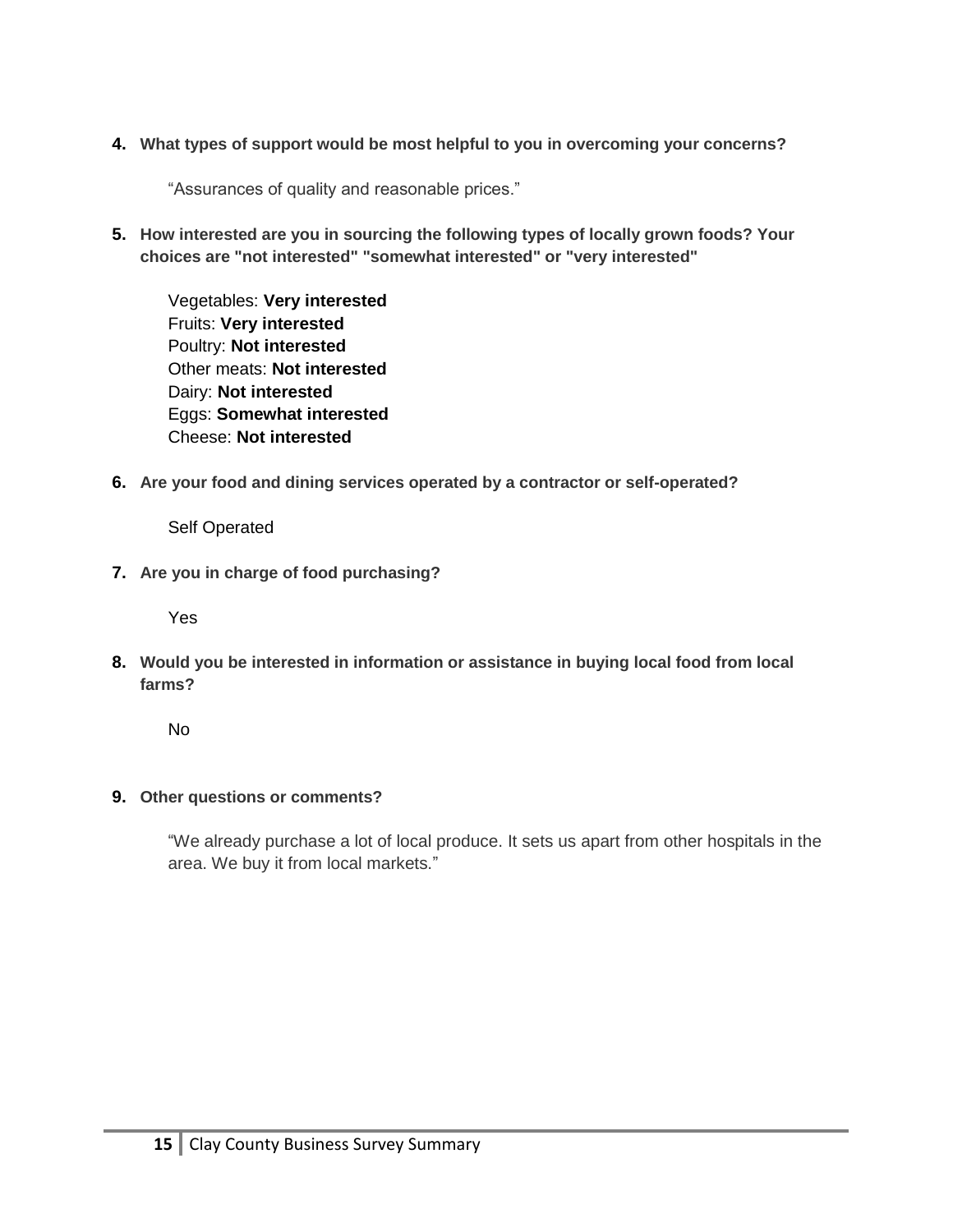Although production data are not available for processed products, Table 6 shows consumption of processed fruits and vegetables in the six-county area. Commensurate with their large populations, large amounts of processed fruits and vegetables are also consumed in the urban centers of Atlanta, Chattanooga, Greenville, and Asheville. With strong demand for ready-to-eat foods, processing locally-grown fruits and vegetables may be one way to expand consumption of local farm products.

| county Area                     | Table 0. Consumption of Science Categories of Frocessed Fruits and Vegetables in the SIX- |
|---------------------------------|-------------------------------------------------------------------------------------------|
|                                 | Pounds consumed in Six-county area                                                        |
| <b>Processed fruits</b>         |                                                                                           |
| <b>Canned apples/applesauce</b> | 496,747                                                                                   |
| <b>Canned peaches</b>           | 335,670                                                                                   |
| Apple juice                     | 2,892,621                                                                                 |
| <b>Frozen berries</b>           | 382,979                                                                                   |
| <b>Canned pears</b>             | 252,316                                                                                   |
| Grape juice                     | 557,573                                                                                   |
| <b>Other processed fruits</b>   | 8,959,465                                                                                 |
| <b>Processed vegetables</b>     |                                                                                           |
| <b>Canned tomatoes</b>          | 7,569,475                                                                                 |
| Pickles (cucumbers)             | 399,876                                                                                   |
| <b>Canned snap beans</b>        | 372,842                                                                                   |
| <b>Canned carrots</b>           | 108,135                                                                                   |
| Other canned vegetables         | 2,273,095                                                                                 |
| <b>Frozen vegetables</b>        | 8,583,244                                                                                 |
| <b>Dehydrated vegetables</b>    | 3,345,438                                                                                 |

Table 6. Consumption of Selected Categories of Processed Fruits and Vegetables in the Six-

Source: ERS/USDA Data Food Availability (Per Capita) Data System: Food Guide Pyramid (2008)

#### *Meat and Dairy*

As in the case of fresh fruits and vegetables, the yearly consumption of selected meat products in the six-county area is also generally much higher than reported production in the same area (Table 7). Of the meat products examined, beef production in the six-county area is the only product that exceeds the level of local consumption.

It is important to note that the majority of the region's beef production is in cow/calf operations. However, shifts are occurring in the region with the emergence of grass-fed, artisanal, and niche markets. The USDA estimates that the percent of livestock producers who target direct markets is about 1 percent. Access to a government-inspected processing facility is the principal infrastructure obstacle for any type of meat. Grass-fed and grass-finished beef also require land for pasture, on-farm animal handling facilities, and adequate cold storage for processed meat products. To shift into this type of production, cow/calf producers would need to learn and adopt new practices, including more closely managed grazing and pasture management.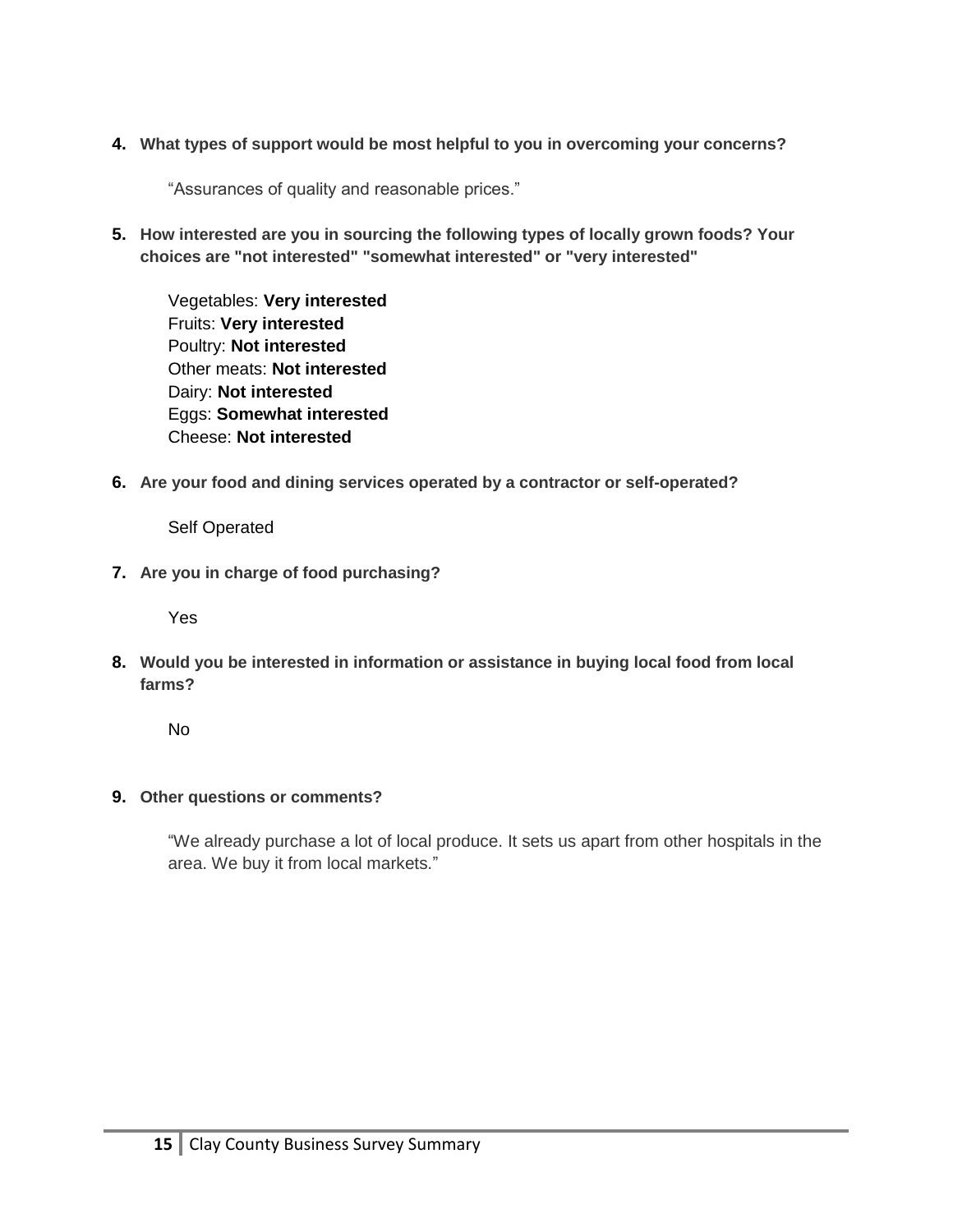| Table 7. Comparison of Consumption and Production in the Six-county Area<br>of Selected Meat Products |                        |                        |  |  |  |
|-------------------------------------------------------------------------------------------------------|------------------------|------------------------|--|--|--|
|                                                                                                       | <b>Pounds consumed</b> | <b>Pounds produced</b> |  |  |  |
| <b>Beef</b>                                                                                           | 10,306,652             | 10,764,011             |  |  |  |
| <b>Chicken</b> (broilers)                                                                             | 10,993,762             | [ ] )                  |  |  |  |
| Pork                                                                                                  | 7,096,383              | 20,934                 |  |  |  |
| Lamb                                                                                                  | 123,905                | 16,330*                |  |  |  |
| <b>Turkey</b>                                                                                         | 1,982,482              | 393*                   |  |  |  |

Sources: The figures in the table are based on a series of calculations combining data from the 2007 Census of Agriculture and the Agriculture Statistics division of the North Carolina Department of Agriculture. \*These estimates are low because data for some counties were withheld.

An estimated 7,041,951 pounds of milk were produced in the six-county area in 2007, equal to 35% of the fluid milk consumed in the same area (Table 8). Some portion of that amount is marketed as fluid milk, and some is used to make cheese and other processed dairy products. No information is available from government sources detailing the end uses of milk produced in the area. In 2007, there were no dairy farms reported from Clay County.

| Table 8. Consumption and Production of Dairy Products in the Six-<br>county Area |                        |                        |  |  |  |  |
|----------------------------------------------------------------------------------|------------------------|------------------------|--|--|--|--|
|                                                                                  | <b>Pounds consumed</b> | <b>Pounds produced</b> |  |  |  |  |
| <b>Fluid Milk</b>                                                                | 20,174,003             | 7,041,951              |  |  |  |  |
| All cheese                                                                       | 3,367,966              | (NA)                   |  |  |  |  |
| All frozen dairy<br>(NA)<br>2,816,025                                            |                        |                        |  |  |  |  |
| Yogurt                                                                           | 1,329,164              | (NA)                   |  |  |  |  |
| <b>Butter</b>                                                                    | 563,205                | (NA)                   |  |  |  |  |

Source: Production data for milk is derived from 2007 Census of Agriculture data combined with production statistics provided by the North Carolina Department of Agriculture.

#### **6. Clay County Consumer Preferences for Local**

To assess the values Clay County residents associate with locally-grown foods, phone interviews were conducted with 50 individuals from April 8 to April 22, 2011. Specific points of interest targeted by the survey include local food purchasing habits, conceptions of locally-grown foods, and the effect of advertising in influencing local food purchasing habits.<sup>31</sup>

Based on the Bureau of Labor Statistics' *Average Annual Expenditures and Characteristics, Consumer Expenditure Survey* Clay County residents spend \$36,927,456 per year on groceries. Based on survey responses, Clay County residents estimate their own expenditures on groceries to be between \$24,351,794 and \$33,920,748+ per year, a very similar figure to the Bureau of Labor Statistics estimate. Extrapolating from a combination of survey results and Bureau of Labor Statistics estimates, Clay County residents spend between \$1.7 million and \$3.8 million on

 $\overline{a}$ 

 $31$  See Appendix B for the full results of the consumer survey.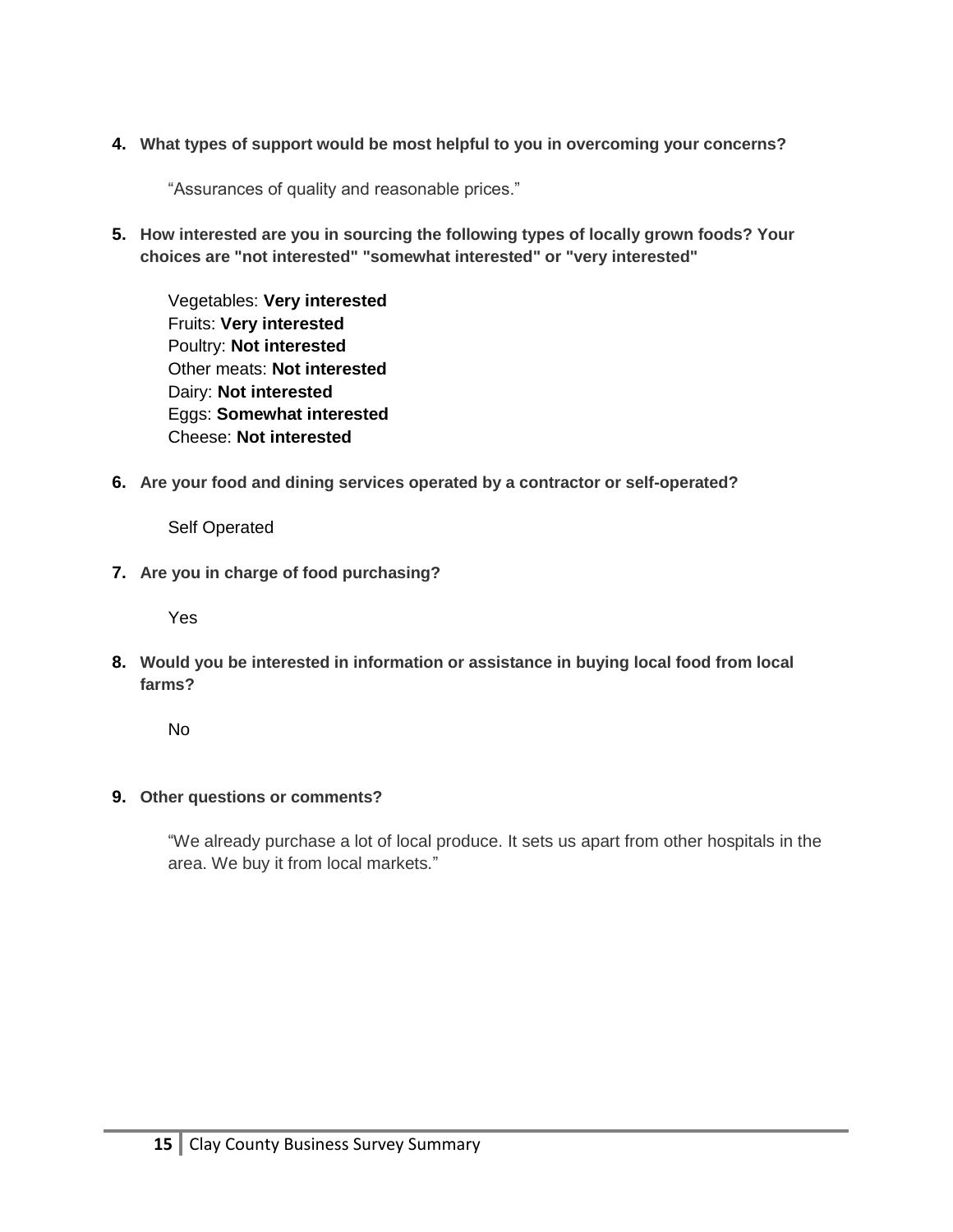locally-grown food per year. Sixty percent of residents reported purchasing locally-grown food on a weekly basis with the majority of those purchases occurring at farms or farm stands, followed by grocery store purchases, and farmers market purchases. Compared to other residents of Western North Carolina, Clay County residents report they are more likely to grow their own food for home consumption (62% of Clay County residents compared to 55% of WNC residents).

The top three factors motivating Clay County residents to purchase locally-grown foods are supporting the local economy, supporting local farms, and preserving the rural character of the region. Survey participants further cited the freshness of local food as a key motivator for purchasing a local product over a non-local product. Overall, though Clay County survey participants routinely purchase local foods and support establishments that sell or produce local foods, they indicated a lack of advertising and awareness of local products in their area compared to other residents of Western North Carolina.

# **7. Local Production**

 $\overline{a}$ 

There is an upper limit to the amount of produce consumers and businesses can purchase from regional growers based on climate and soil related limitations. Local farmers could not supply 100% of produce to local buyers because they cannot grow avocados, lemons, or bananas, for example, no matter how much local food infrastructure is improved. They can, however, grow each of 42 different types of fruits and vegetables that accounted for 75.7% of produce sales in retail outlets nationwide in 2010. In Table 9 these 42 items are listed along with their corresponding share of total retail produce sales.

Farmers can grow all of the items listed in Table 9, but some are limited to the months of the summer season and others to the winter season. Some items, like apples, can be supplied to local markets for more than six months of the year and others for less. Based on Western North Carolina's regional produce availability calendar, on average local farmers can grow 75.7% of the area's most popular retail produce items for 50 percent of the year, and therefore supply 38% of the total yearly produce purchases of residents (75.7% x 50% = 38%). Taking these variations into account, 38% represents a reasonable adjustment for the seasonality of production.<sup>32</sup>

 $32$  The calculation of seasonality is based on the average growth season length for all fruits and vegetables in Table 9.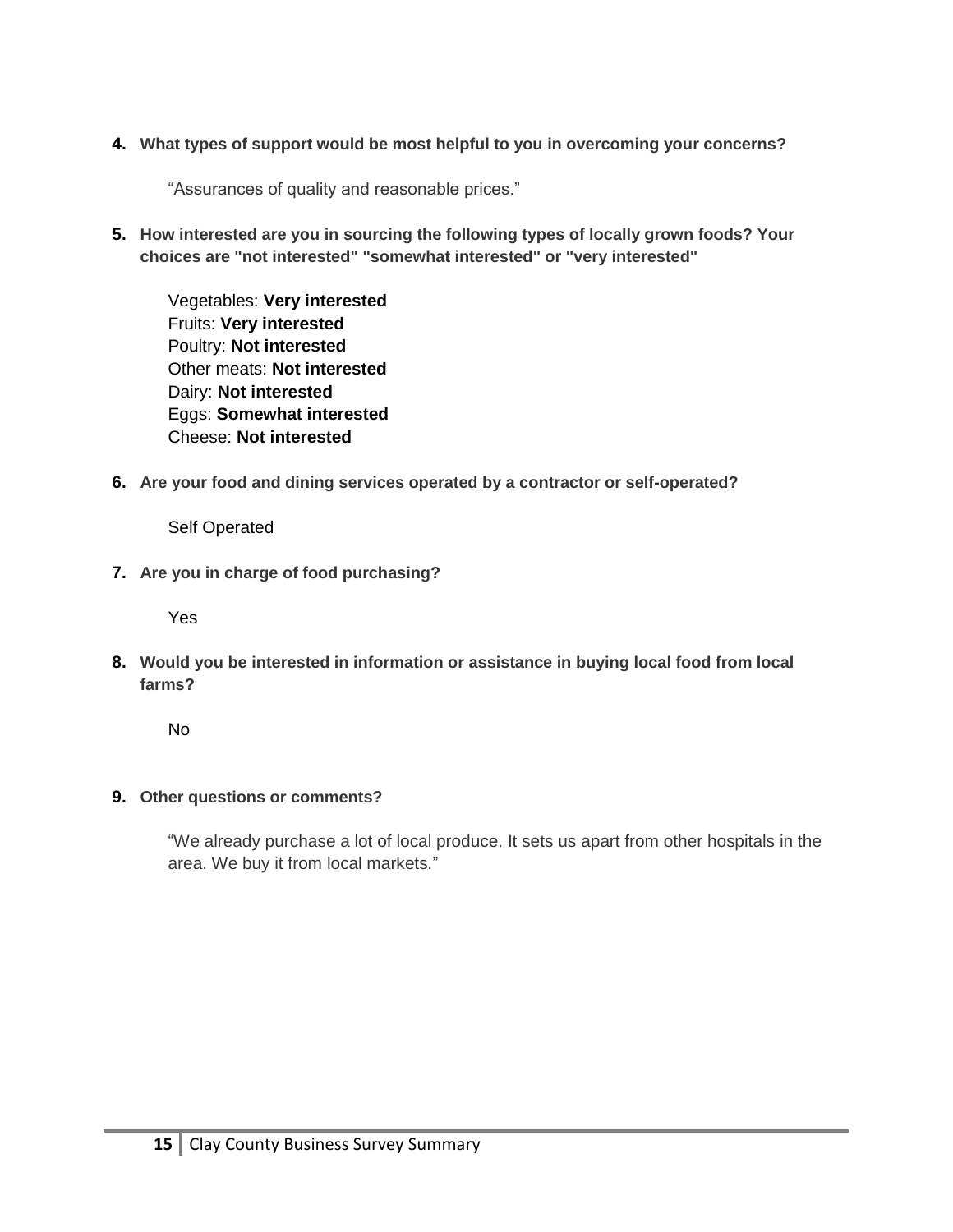| Table 9: Dollar Share of Retail Produce Sales for Selected Fruits and Vegetables |                                                                                                 |                   |                      |                       |                      |  |
|----------------------------------------------------------------------------------|-------------------------------------------------------------------------------------------------|-------------------|----------------------|-----------------------|----------------------|--|
| <b>Fruits</b>                                                                    | % of Total                                                                                      | <b>Vegetables</b> | % of Total           | <b>Vegetables</b>     | % of Total           |  |
|                                                                                  | <b>Produce Sales</b>                                                                            |                   | <b>Produce Sales</b> | (Continued)           | <b>Produce Sales</b> |  |
|                                                                                  | in year                                                                                         |                   | in year              |                       | in year              |  |
| Apples                                                                           | 7.1%                                                                                            | Asparagus         | 1.4%                 | Leeks                 | 0.1%                 |  |
| <b>Berries</b>                                                                   | 2.8%                                                                                            | <b>Beans</b>      | 0.8%                 | Mushrooms             | 2.2%                 |  |
| Cantaloupe                                                                       | 1.7%                                                                                            | <b>Beets</b>      | 0.1%                 | Onion                 | 4.3%                 |  |
| Cherries                                                                         | 1.9%                                                                                            | <b>Broccoli</b>   | 1.7%                 | Lettuce               | 2.2%                 |  |
| Grapes                                                                           | 6.4%                                                                                            | Cabbage           | 0.7%                 | Peas                  | 0.3%                 |  |
| <b>Nectarines</b>                                                                | 0.8%                                                                                            | Carrots           | 2.5%                 | Peppers (Bell)        | 2.6%                 |  |
| <b>Melons</b>                                                                    | 0.7%                                                                                            | Cauliflower       | 0.6%                 | Potatoes              | 5.7%                 |  |
| Peaches                                                                          | 1.2%                                                                                            | Celery            | 1.5%                 | Pumpkins              | 0.2%                 |  |
| Pears                                                                            | 1.1%                                                                                            | Corn              | 1.2%                 | Radishes              | 0.2%                 |  |
|                                                                                  |                                                                                                 | (Sweet)           |                      |                       |                      |  |
| Plums                                                                            | 0.6%                                                                                            | Cucumbers         | 1.7%                 | Romaine               | 1.1%                 |  |
| <b>Strawberries</b>                                                              | 4.9%                                                                                            | Eggplant          | 0.2%                 | Spinach               | 0.6%                 |  |
| Watermelon                                                                       | 2.4%                                                                                            | Garlic            | 0.5%                 | Sprouts               | 0.1%                 |  |
|                                                                                  |                                                                                                 | Green             | 0.5%                 | Squash                | 1.4%                 |  |
|                                                                                  |                                                                                                 | Onion             |                      |                       |                      |  |
|                                                                                  |                                                                                                 | Greens            | 0.3%                 | <b>Sweet Potatoes</b> | 1.0%                 |  |
|                                                                                  |                                                                                                 | Herbs             | 1.0%                 | Tomatoes              | 7.5%                 |  |
|                                                                                  |                                                                                                 |                   |                      |                       |                      |  |
| Column                                                                           | 31.6%                                                                                           |                   | 14.7%                |                       | 29.4%                |  |
| <b>Totals</b>                                                                    |                                                                                                 |                   |                      |                       |                      |  |
|                                                                                  | Total share of produce accounted for by fruits & vegetables that can be grown in the six-county |                   |                      |                       |                      |  |
| area: 75.7%                                                                      |                                                                                                 |                   |                      |                       |                      |  |

#### Section 1. Summary of Local Market Potential for Locally-Grown Foods

This section calculates potential local food spending based on six-county consumption figures. A local potential spending figure assumes significant improvements to infrastructure and distribution systems for locally grown produce in addition to changes in tastes and preferences so that all residents in the six-county area choose to purchase local food when it is available. Though this figure takes into account the growing season of local produce, it still assumes the use of practices like extending growing seasons, greenhouse production, and improved storage and processing techniques to maximize production potential and meet local demand. These projections are grounded in measured consumption and production figures for the region.

Table 10 below shows potential retail spending on local produce and meat based on six-county consumption figures. The potential local retail spending figure of \$4.6 million represents the economic impact to the region if local farms were to supply all of the meat and produce needs of the six-county area during their specified growing seasons.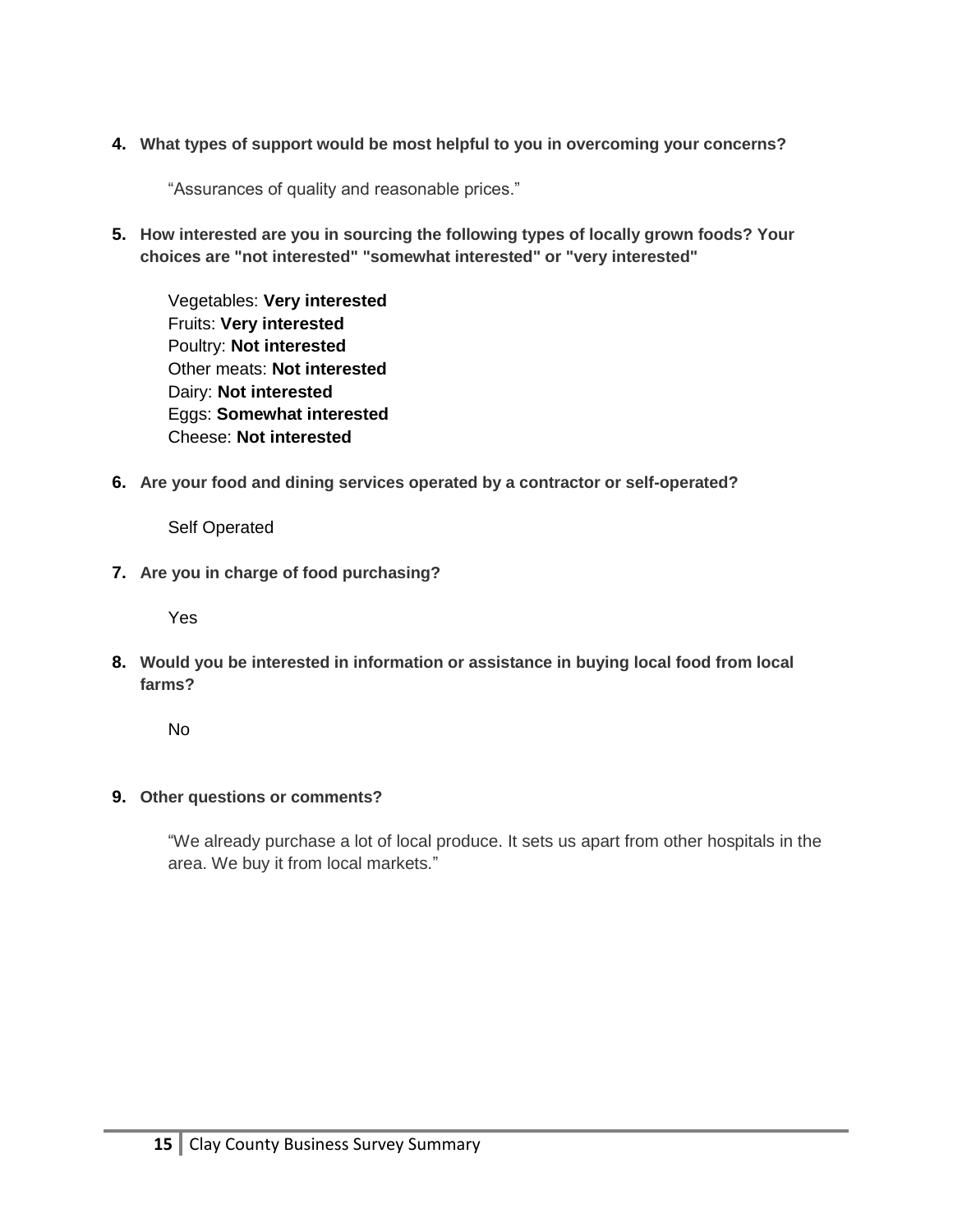# *Potential Local Spending for Fruits and Vegetables*

Potential local spending for fruits and vegetables of \$3,670,700 is calculated as total consumption multiplied by the average retail price per pound for each of 42 selected types of fruits and vegetables multiplied by the 38% seasonality multiplier. It is equal to the potential yearly local retail spending for the selected 42 fruits and vegetables grown in the region.  $(28,490,288$  lbs of produce x \$/lb for each type of produce x 38% seasonality multiplier = \$3,670,700 spending).

## *Potential Local Spending for Meat*

 $\overline{a}$ 

Potential local spending for meat (beef, chicken, pork, turkey) of \$967,500 is calculated as total consumption of beef, chicken, pork, and turkey in the six-county area multiplied by the average retail price per pound of each meat, or \$96,750,200. Local meats represent approximately 1% of this total.<sup>33</sup> \$967,500 represents the spending potential for locally raised meat in the region.  $(30,503,183$ lbs of meat consumed x  $1/b$  for each type of meat x  $1\% = $967,500$ spending).

| Table 10: Potential Retail Spending for Produce and Meats in six-county Area |                                         |                                        |                                           |
|------------------------------------------------------------------------------|-----------------------------------------|----------------------------------------|-------------------------------------------|
|                                                                              | <b>Total Consumption</b><br>(lbs.) 2009 | <b>Total Retail</b><br><b>Spending</b> | <b>Potential Local</b><br><b>Spending</b> |
| <b>Fresh Fruits &amp;</b><br>Vegetables <sup>34</sup>                        | 28,490,288                              | \$9,659,800                            | \$3,670,700                               |
| Meats (beef,<br>chicken, pork,<br>turkey) $35$                               | 30,503,183                              | \$96,750,200                           | \$967,500                                 |
| <b>Total Retail Spending: \$106.4 million</b>                                |                                         |                                        |                                           |
| <b>Potential Local Spending: \$4.6 million</b>                               |                                         |                                        |                                           |

Source: The figures in the table are based on a series of calculations combining data from the 2007 Census of Agriculture the ERS/USDA Data Food Availability (Per Capita) Data System: Food Guide Pyramid, and The Packer which provided the 2010 average price per pound for produce.

 $33$  Large corporate livestock and poultry operations in the region are not likely to convert their production to support local market sales. Instead, smaller operations with greater infrastructure flexibility will be the target producers to supply local markets. According to a report published by the USDA the percent of livestock operations that tend to target direct markets is about 1%. *Small Scale US Cow-calf Operations,* April 2011. USDA, Animal and Plant Health Inspection Service, Veterinary Services, National Animal Health Monitoring System.

<sup>&</sup>lt;sup>34</sup> Estimates are based on the calculations presented in Table 5 and come from the ERS/USDA Data Food Availability (Per Capita) Data System: Food Guide Pyramid and USDA Census of Agriculture, 2007.  $35$  Ibid.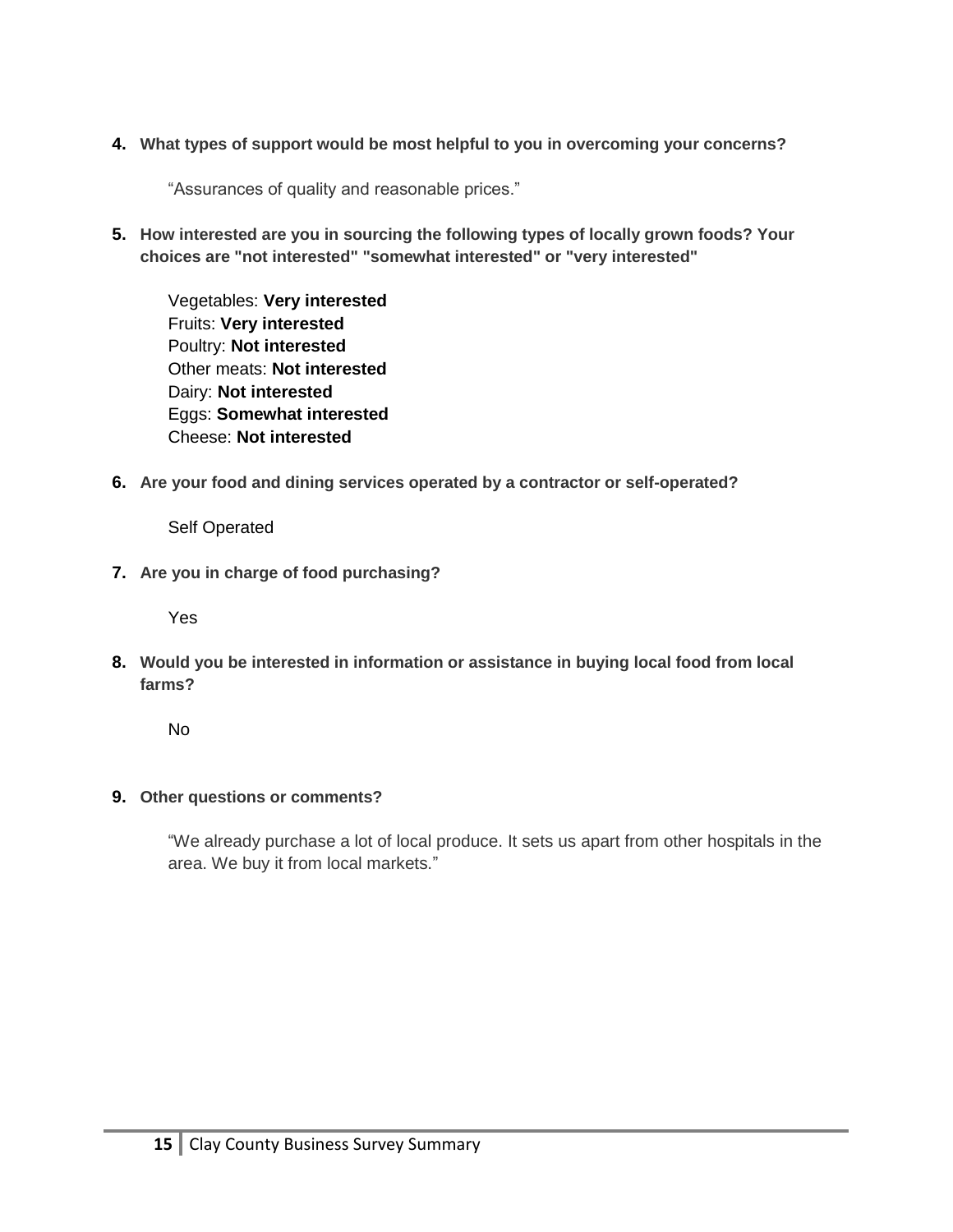## *Combined Spending Potential*

An important note about local potential spending detailed in this section is that there are significant types of infrastructure improvements needed to achieve these dollar figures. For example, moving fresh produce from farm to market may require refrigerated trucks and storage facilities; moving meat from farm to market will require those things plus facilities for processing. To achieve maximum access to the 42 fruits and vegetables, creative innovations will need to be instituted like extending crop seasons, developing storage techniques, and utilizing alternative indoor growing methods. The \$4.6 million figure should be regarded as a long-term goal linked to substantial changes in local food production and distribution systems plus increased spending linked to increased interest in local food.

# *The Multiplier Effect*

The local multiplier effect (LME) is a term first used by economist John Maynard Keynes in his 1936 book *The General Theory of Employment, Interest, and Money* to describe the way that dollars are recirculated within a local economy before leaving through the purchase of an import. According to the theory, consumer spending on local farm products generates a greater economic return than spending at corporate chains as farmers re-spend the money on products and services in their community.

There are many factors which influence the number of times dollars are thought to recirculate, but LME's are commonly reported to range from 1.5 to 3.0. If the six-county region were to reach \$4.6 million in local food spending, by LME theory the total economic impact would be between \$6.9 million and \$13.8 million.

# **8. Bridging the Gap between Demand and Supply**

The gap refers to the fact that there is more potential and real demand than supply for many types of food produced in the Clay County region and that many consumers, businesses, and organizations indicate a desire for more locally-grown food than they can currently buy. Supply, in this case, includes all facets of food procurement and distribution including issues involving equipment, facilities, and processes for moving food from farm to market. This chapter draws on research and information presented throughout the report to generate recommendations and make conclusions about bridging the gap between demand and supply of locally-grown food in the Clay County region.

The following recommendations reflect an underlying assumption that the local food system will change incrementally over many years; aiming for maximum potential will require a long-term perspective. Each recommendation is intended to provide insight into current opportunities for supporting and advancing the local food system, as well as recommendations for points of action.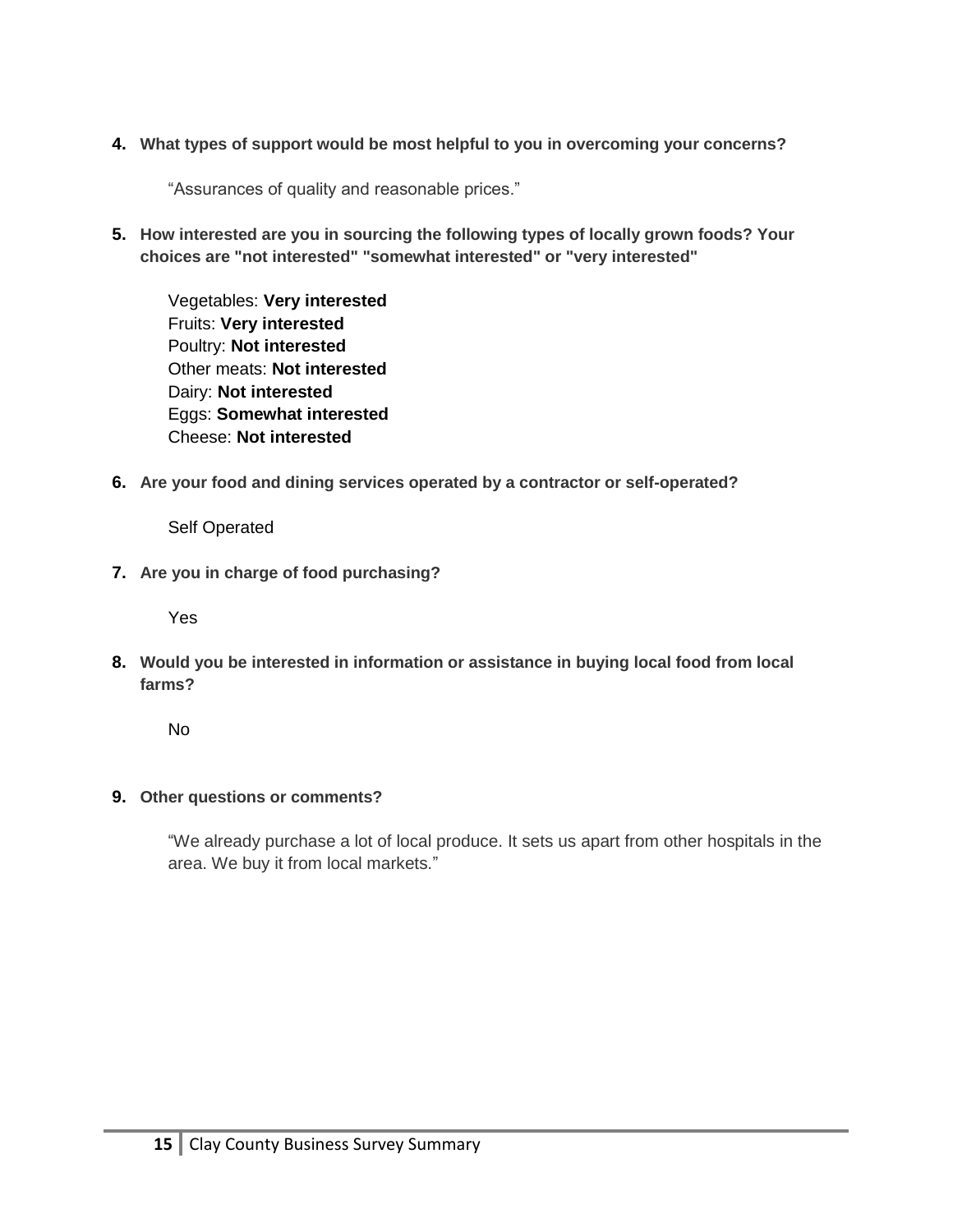## Section 1. Recommendations

# *Promote Clay County farms and food*

With increased interest by consumers in supporting local farms and buying local food, it is vital that consumers know where to find local food across direct, retail, and institutional market settings. Demand for local can only be realized if consumers can find and identify local products. In the consumer survey of Clay County residents 60 percent of respondents indicated that local food is a very important consideration to them when choosing a restaurant and 75 percent indicated that it was important when choosing a grocery store.

Next Steps: Promote what is being grown in the area and where it is being sold. Promote direct to consumer markets – Community Supported Agriculture (CSAs), farmers markets, farm stands. Identify restaurants, grocery stores, and other non-direct market outlets sourcing and selling locally grown food. Help them to promote their efforts to their customers and to the wider community. In the context of increasing interest and demand, marketing and promotion of locally grown through advertisements, in-store promotional materials, packaging and labeling, and other forms of promotion is a critical element. Publicize food and farm events: food festivals and farm tours. Distribute the Local Food Guide as a centralized source of information on how to access food from local farms. Work to develop a library of photographs and information about Clay County agriculture to share with local businesses, the media, and schools. Provide your local visitor center with materials – Local Food Guides, rack cards, farm profiles, etc – to promote farms and farm experiences to visitors. Partner with groups such as ASAP, Farm Bureau, FFA, Cooperative extension, grower associations, 4-H, and others to promote farms and stay updated on community activities.

#### *Promote and support direct-to-consumer outlets*

Direct markets provide the highest return to farmers in comparison to other markets. They provide an easy entry point for farmers new to marketing because of the minimal cost required for entry, and in providing a direct connection between consumer and farmer, they cultivate customer loyalty and advocacy for local farms and food. ASAP surveys of farmers market shoppers demonstrate that markets are supported by an expanding base of repeat customers who shop there not just for food but for the experience of interacting directly with the people that grow their food and for a sense of community. Between 2002 and 2010, the number of farmers markets and CSAs in the Southern Appalachian region has increased 80 percent. This growth echoes the data from the 2007 Agricultural Census, which shows a 49 percent increase in direct food sales from \$812 million in 2002 to \$1.2 billion in 2007.

Next Steps: Provide support to direct-to-consumer markets in the Clay County region. Support might be in the form of the promotion of existing direct-to-consumer outlets—farmers markets, CSAs, on-farm stores and stands; assistance with the expansion of outlets; and/or workshops and training for farmers on relevant topics—salesmanship and display, best food safety practices, food regulation, marketing and promotion, etc. Utilize the resources and trainings ASAP offers to farmers selling direct to consumers. ASAP's annual Marketing Conference offers a direct marketing track with resources and tools for farmers operating CSAs and selling at farmers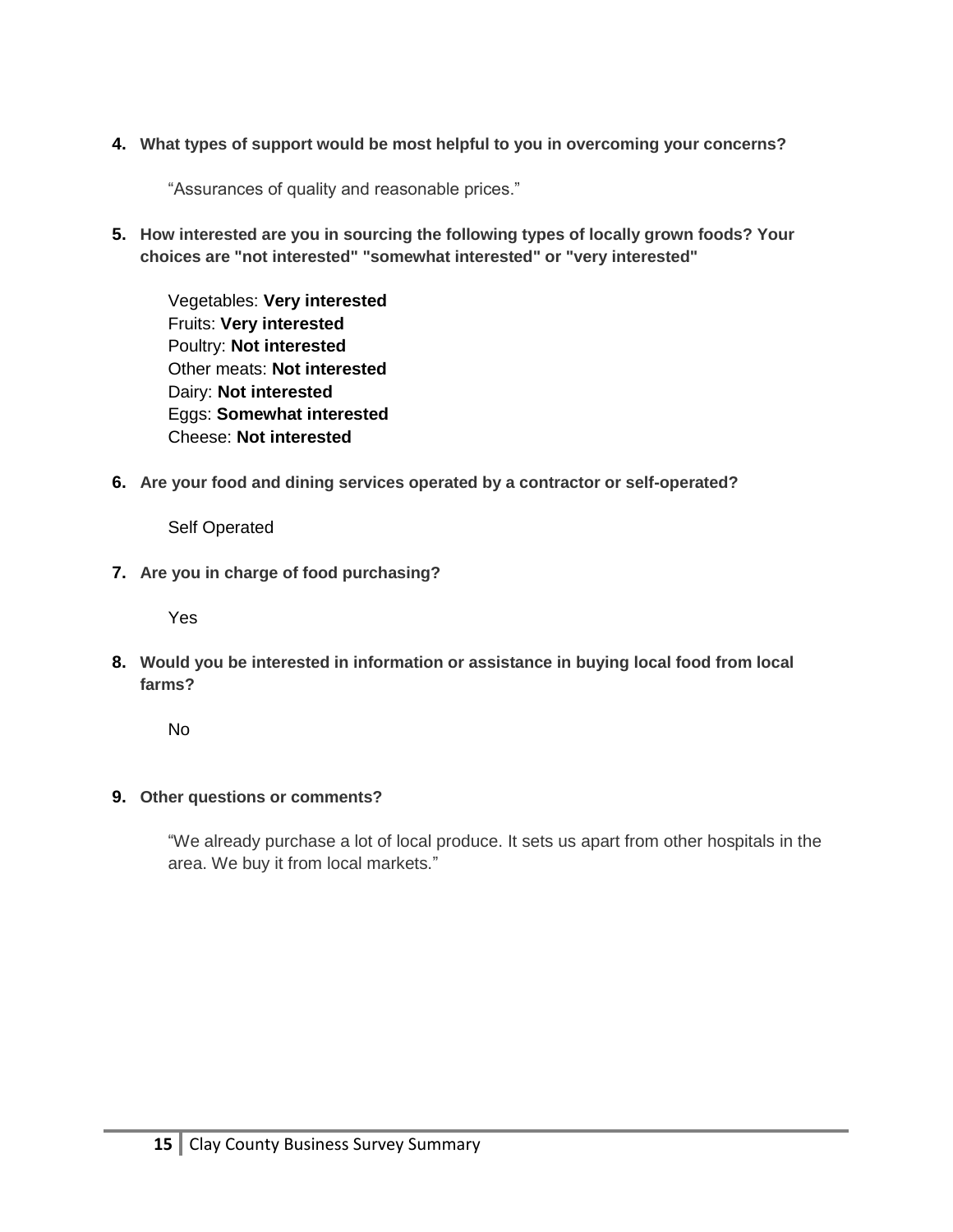markets. ASAP is also developing a CSA Toolkit and Farmers Market Toolkit, which will be available to download from the website [\(www.asapconnections.org\)](http://www.asapconnections.org/).

## *Develop a local branding label*

ASAP's consumer research in Western North Carolina shows the importance of local labeling. Labeling is crucial because it allows consumers to act on their preference for locally-grown food and it allows any price premiums associated with local food to accrue to producers. Local branding is a way to add value to local farm products and provide farmers with a means to increase their marketing power. ASAP's Appalachian Grown™ regional branding and certification program provides farms in the Southern Appalachians with a means to enhance the visibility of their products in the region's local markets and accordingly, their ability to compete more effectively. ASAP's Appalachian Grown region includes Clay County as well as all of the counties in the six-county area.

Next Steps: Utilize ASAP's existing Appalachian Grown regional branding program. Work with ASAP staff to develop an Appalachian Grown – Clay County or Far West co-brand. In 2006, ASAP launched the Appalachian Grown branding program to identify products from local farms and to protect the integrity of the local market. Since 2007(the first full year of the program) participation has increased by over 60 percent. To date, 500 farms and over 200 individual businesses are certified and participating in the program. Sales of Appalachian Grown certified products increased from \$15 million in 2007 to over \$45 million in 2010. An Appalachian Grown – Clay County or Far West co-brand will leverage the resources of ASAP's existing program and increase the visibility and competitiveness of farm products grown in the Clay County region. ASAP's extensive network of certified retailers have the potential to leverage new markets.

#### *Dedicate staffing time toward the development of local markets for Clay County farms*

The development of Clay County's and the far west's local food and farm economy will require dedicated time and resources. Establish dedicated staff time or personnel focused on developing local markets and furthering the recommendations in this assessment as well the Clay County Farmland Preservation Plan.

Next steps: Develop the requirements and duties of a paid staff position. Similar positions in other counties in the region are often housed within the county Economic Development office. Dedicating staff time in the Economic Development office recognizes the importance of farms and local food to the economy of the county. Search for funding for initial support of staff time from granters such as the GoldenLEAF Foundation and the WNC Community Foundation.

#### *Provide training and support to Clay County farmers*

To access the opportunities in local markets successfully, farmers need a combination of skills, resources, and support in multiple areas. Farmers need training and expertise in business and market planning to effectively diversify their farm businesses and market their farm products locally. Farmers need to understand industry standards for different types of local market outlets: packaging, labeling, food safety requirements, distribution, quality standards, traceback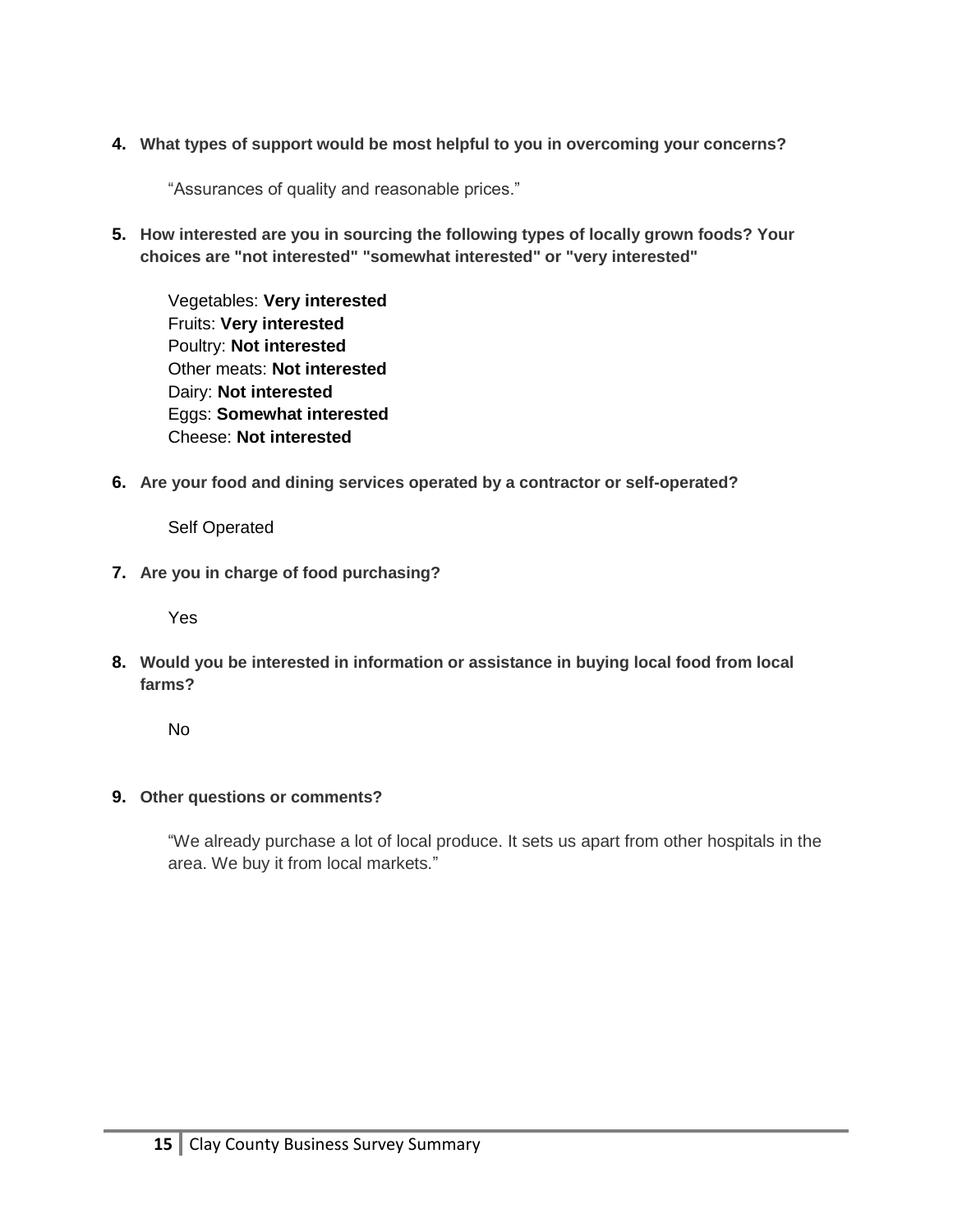standards, etc. Furthermore, farmers need assistance determining what types of market outlets are a good match for the capacity of their farm. For retail and institutional outlets in particular, farmers need assistance developing relationships with buyers and information specific to market requirements and desires. This combination of assistance provides farmers with the support needed to make decisions and implement practices based on careful planning. Decisions based in planning reduce risk and increase the likelihood that strategies are successful. Successful farmers attract new farmers into the market outlets.

Next Steps: Provide Clay County farmers with training and technical assistance opportunities. Access existing resources and opportunities in the region. Partner with local community colleges, Cooperative Extension, and other community organizations and agencies to conduct and support training and technical assistance workshops. ASAP's annual Marketing Conference includes workshops on key risk management strategies in retail, wholesale, and direct to consumer market outlets, QuickBooks and farm financial recordkeeping for farms, food safety, farm business planning, and more.

#### *Highlight and develop connections between farms and restaurants*

When diners learn that food on their plates comes from a nearby place—a farm and a farmer with a name and a face—it gives the meal and the visit more meaning. The Far West has a growing independent restaurant sector and increasing interest by chefs and restaurant owners in sourcing fresh, local food. The Clay County consumer survey shows that local food is a very important consideration when choosing a restaurant.

**Next Steps:** Efforts focused on deepening connections between local farms and restaurants might include a farm to chef promotional campaign using ASAP's Appalachian Grown branding and Get Local marketing materials, organizing farm fieldtrips for chefs and foodservice and farmer-buyer meetings, and expanding ASAP's Mixing Bowl farm-to-chef trade directory to include Clay County farms and businesses. The combination of these activities will simultaneously connect local farms to this market sector, increase the visibility of local food in the community and build awareness, and provide farmers and chefs with practical information about how to build business relationships that last.

ASAP's Get Local program highlights one seasonally available product a month. Participating restaurants feature that product in seasonal dishes. The program provides a way to promote restaurants already supporting local farms and a means for restaurants interested in sourcing local an easy way to begin. Farm fieldtrips provide chefs with opportunities to experience Clay County agriculture firsthand and farms with opportunities to develop new business relationships. Farmer-buyers meetings also create a venue for chefs and farmers to develop relationships and discuss specific market and farm needs and requirements. The Mixing Bowl, a farm to business trade directory, provides a practical means for farms to market their products and for restaurants to source local ingredients and advertise the local products they are interested in finding. Furthermore, the directory provides farmers and food businesses with the means to post business requirements and mitigate potential misunderstandings and frustrations. For example, chefs post product volume, delivery, and the vendor approval process; farmers post the minimum order required, their distribution area, and production practices.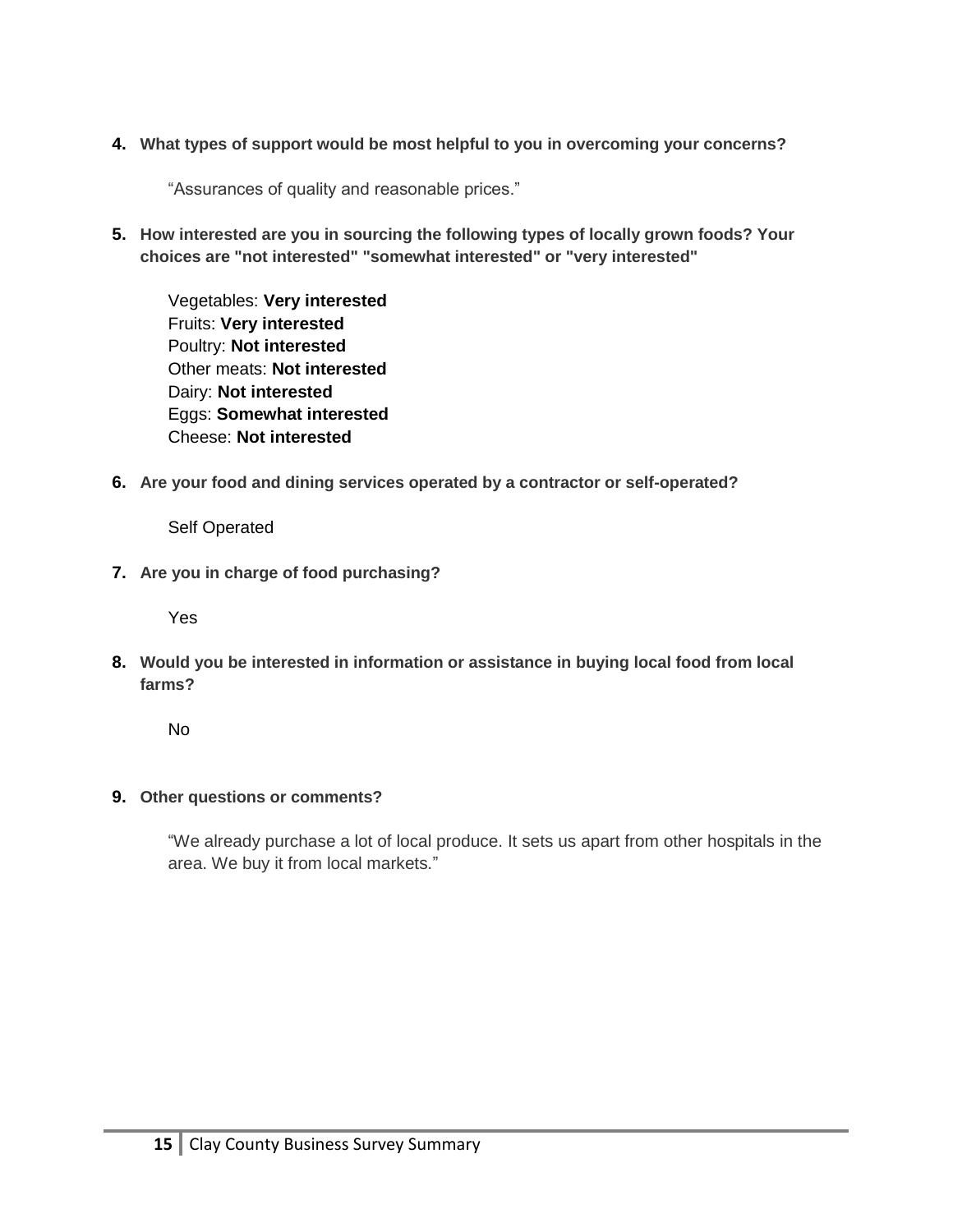# *Explore the viability of larger scale retail and institutional market outlets*

As a market venue for farmers, larger retail and institutional markets should be part of an overall strategy of market diversification and growth. Large markets can not only be difficult for farms to access because of specific institutional and infrastructure requirements, they can be less profitable to individual farms because often there is a middleman involved.

There is a practical limit to how much food can be sold through direct market outlets; the largest share of consumers' food spending will continue to be in grocery stores. Western North Carolina has several grocery store chains with local food purchasing programs. Equipped with the knowledge of market standards and desires, these larger scale outlets provide Clay County farms with potential marketing options.

Clay County has an Ingles store, one store in the Ingles Market chain that is headquartered in Buncombe County NC. Ingles was not included in the business survey because ASAP is already aware of their local purchasing policies and requirements. There are opportunities for Clay County farmers with the Clay County Ingles store. If a farmer is identified who wants to sell to Ingles and can meet the Ingles requirements, ASAP can make introductions and provide promotional materials.

With the growth of the local food movement, there has also been increasing interest by institutions, schools, hospitals, and colleges, in providing fresh, local options to students, staff, patients, and employees. Institutional market settings like schools and hospitals provide opportunities to highlight the connections between food, food access, and health; nurture healthy eating habits in kids and families; and over the long term build support and appreciation for local farms and food. Moreover, schools and hospitals, because they reach broad constituencies and reach across socioeconomic and other cultural lines, provide opportunities to increase the distribution of fresh, local food to vulnerable children and families. Public schools in particular provide farms in rural settings with market options. Rural areas often lack sufficient market outlets but school systems exist in every county and have the potential to provide a steady market for farmers. All school districts in North Carolina are eligible to participate in the North Carolina Department of Agriculture's Farm to School program, which makes this statewide program the most accessible option for many county school districts. Information on the program and its requirements can be found on the NCDA Farm to School program website: [http://www.ncfarmtoschool.com/index.htm.](http://www.ncfarmtoschool.com/index.htm)

Next Steps: Facilitate linkages between Clay County farmers and targeted buyers—retailers, restaurants, summer camps, schools, colleges, hospitals. Outreach to buyers across market segments; begin to develop relationship with them and assess market desires and industry requirements for things like packaging and labeling, food safety certification, quality standards and traceback, product quantities and distribution. Meet with local farmers to assess the capacity of their operations and to direct them to suitable market outlets, and prepare them to meet industry standards. Utilize ASAP's farm outreach services that help to connect farms and markets. Work with retailers and institutions to identify what they already purchase from local farms. Develop targeted outreach and promotional efforts geared to each group of buyers, including models of success that can be replicated by different types of organizations.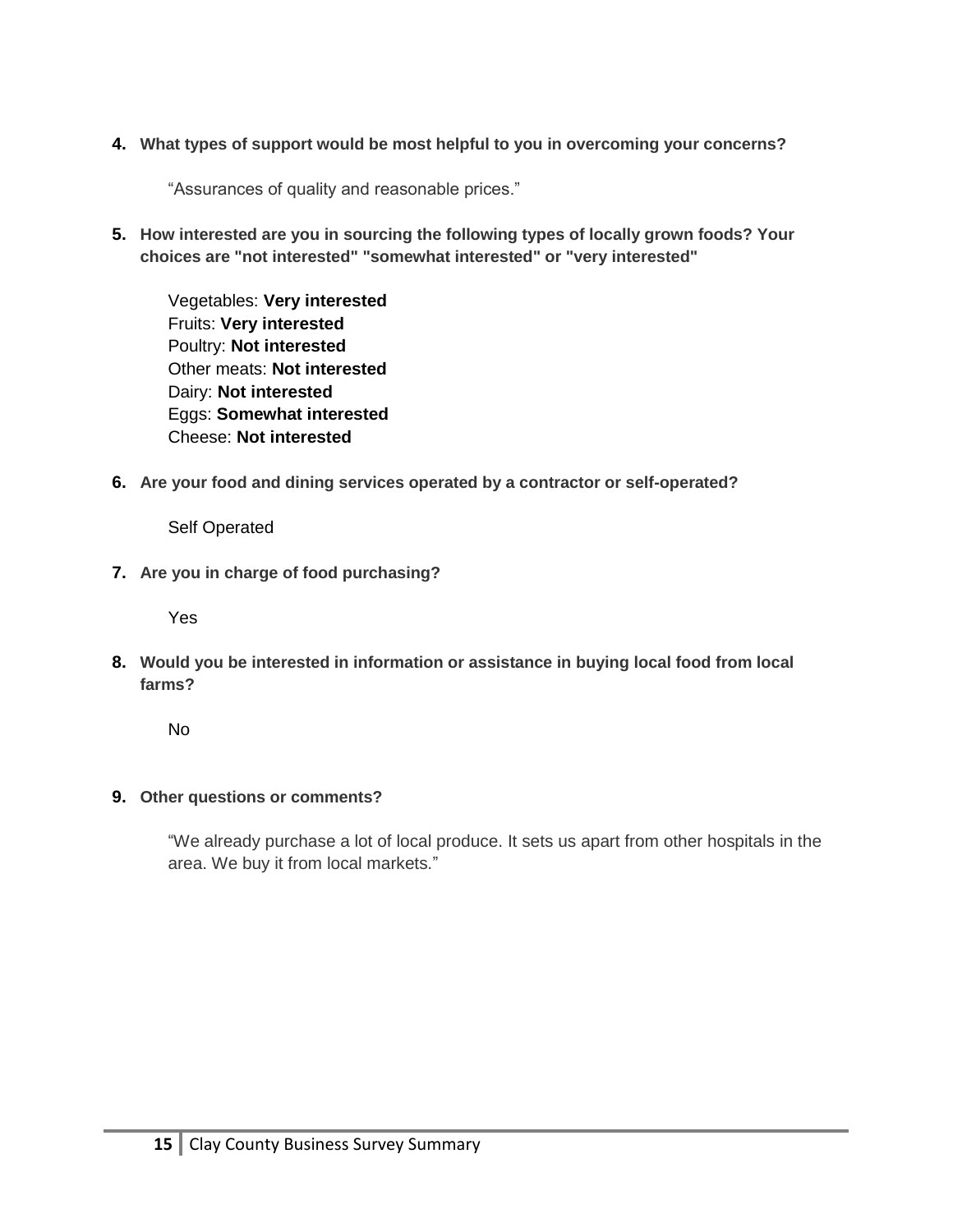The knowledge that you develop about the county's food system and the trust and relationships that you develop with buyers and farmers will play a crucial role in the region as demand and awareness continue to increase with local food campaign activities. Buyers will look to you for help finding suitable and reliable sources of local product.

## *Promote positive experiences around local food*

Taking a longer view of the development of the local food system, implement strategies in local food campaign activities in Clay County that promote positive experiences with local food and farms. Farm tours, food and farm festivals, meet the farm events, food tastings, farm to school and hospital programs provide participants with the means to engage with local farms in meaningful ways, cultivating an appreciation for this natural resource. Furthermore, research from the health sciences demonstrates that food habits and preferences are directly impacted by positive and negative experiences. Preferences for food develop in positive contexts and aversions to foods develop in negative contexts. Following, children and adults that have positive experiences with local farms and food develop an appreciation for local food and farms.

**Next Steps:** Organize food and farm events around Clay County farms like an annual farm tour or a downtown festival celebrating local farms and food. Organize special events at farmers markets that celebrate seasonal harvests and offer music and kids activities. Support and promote activities in hospital and schools settings that emphasize the experiential aspects of local farms and food: farm field trips, cooking demonstrations with seasonal ingredients, tastings, meet the farmer events, school gardens, etc.

These types of hands-on activities engage participants positively with local agriculture. Kids and adults participate in planting and harvesting activities, learn to cook with seasonal ingredients, learn about the cycles of agriculture and the seasonality of crops, meet farmers growing food in their communities, and try new fruits and vegetables. These types of positive experiences influence the formation of eating habits and preferences, create healthier individuals and communities, and develop local food and farm advocates.

# *Promote Clay County food and farms to tourists*

 $\overline{a}$ 

Tourism is a major economic driver in Clay County and generated an impact of \$11.23 million in 2010.<sup>36</sup> While promoting experiences that bring agriculture and tourism together—agritourism is not a new idea, an expanded notion of agritourism includes experiences with the region's agriculture that happen off-farm as well as on-farm. Off-farm connections might involve eating at a restaurant or staying at a Bed & Breakfast that features locally-grown food, attending a festival or event celebrating regional cuisine, going to a farmers market, or traveling a scenic trail through the region's farmland. These kinds of experiences are important because, while not all farms can welcome tourists to their farm for events and activities, all farms can benefit from the visibility and excitement generated.

<sup>&</sup>lt;sup>36</sup> North Carolina Department of Commerce 2011 Travel Economic Impact Model. [http://www.nccommerce.com/tourism/research/economic-impact/teim.](http://www.nccommerce.com/tourism/research/economic-impact/teim) (accessed September 2011).